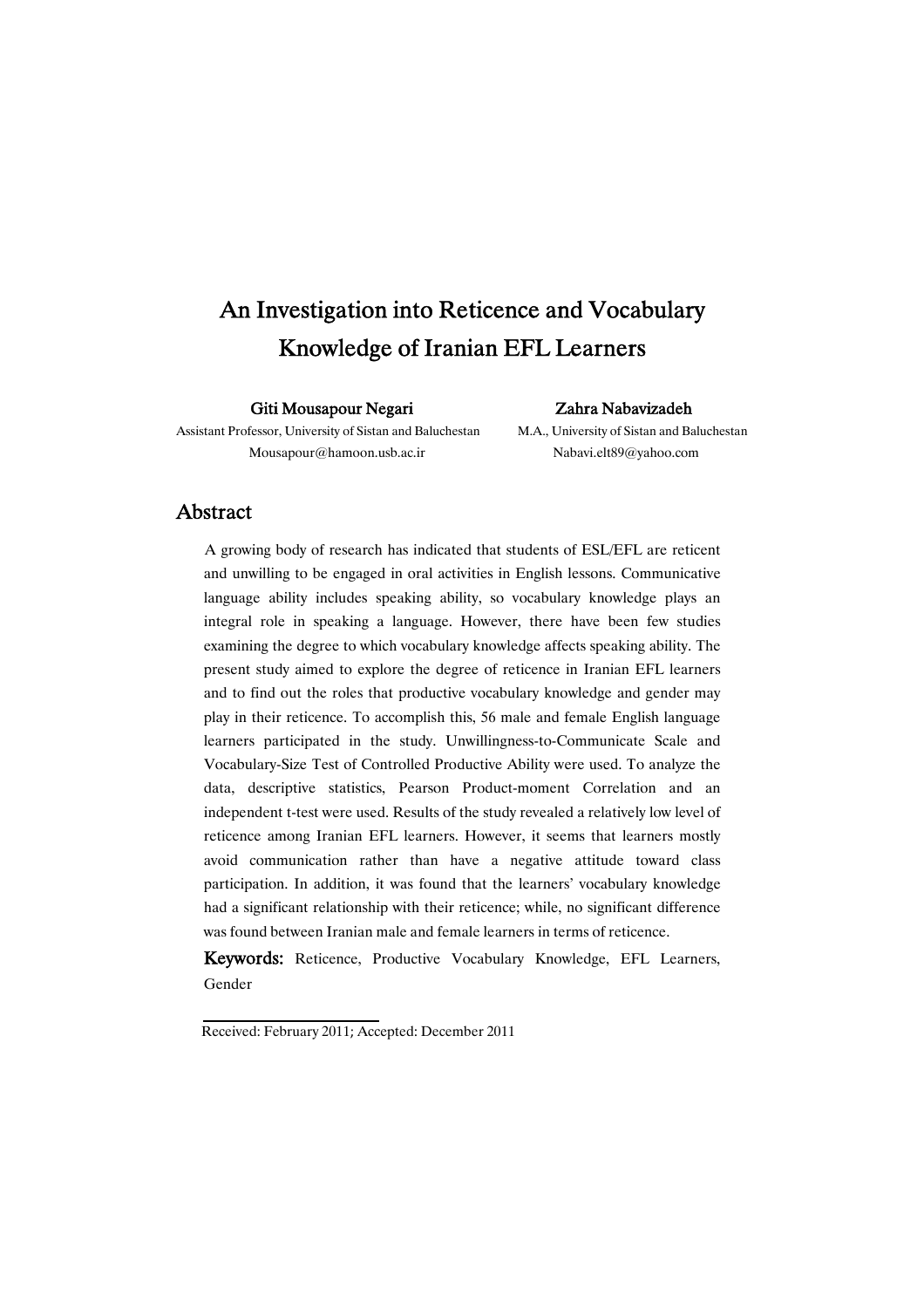### 1.Introduction

With the emergence of communicative language teaching, many research studies have been concerned with students' oral communication in language classroom. Language teachers also expect students to actively take part in interactive and co-operative learning productive tasks. However, language learners have often seemed to be too silent in language classrooms, and prefer not to voluntarily respond to teachers' questions, or actively participate in learning tasks. Tani (2005, p. 5) claims that "one of the most visible differences that Asian students bring to classroom is a low level of in-classroom participation". He further asserts that class participation is an activity that develops independent learning skills and the ability to apply knowledge. Passivity in the classroom is known as reticence. Reticence refers to the situation in which students do not speak the language (i.e., English) voluntarily, either initiating questions or volunteering to offer answers. To put it simply, they are unwilling or less willing than other students to engage in oral communication. Keaten and Kelly (2000, p. 168), believe that reticence, as a behavior, occurs "when people avoid communication because they believe it is better to remain silent than to risk appearing foolish". Additionally, Li and Liu (2011) argue that reticent individuals tend to avoid communication in social and public contexts, particularly the novel situations that have the potential for negative evaluation.

A range of studies have been carried out on students' reticence and on the factors that cause reticence in language classrooms. The findings reveal that there are various reasons for the reluctance to speak in SL/FL classroom situations, such as: fear of public failure (e.g., making mistakes and being laughed at), low English proficiency, anxiety, cultural beliefs about appropriate behavior in classroom contexts (e.g., the importance of showing respect by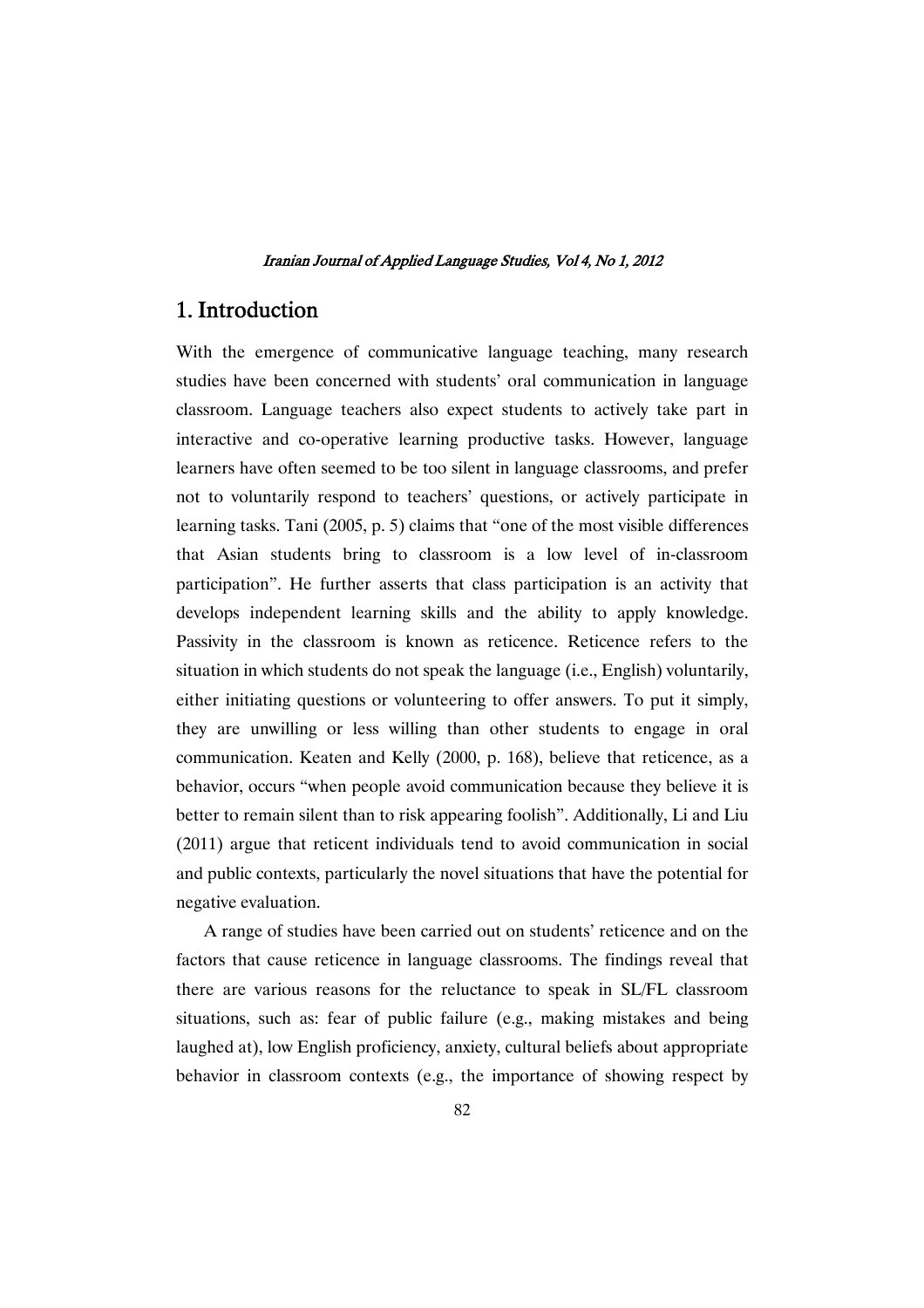listening to the teacher instead of speaking up), gender difference, personality (e.g., introversion and shyness), the educational system, and lack of vocabulary (Liu, 2005a; Liu & Jackson, 2009). Among the reasons for reticence, the important role of vocabulary knowledge in speaking and communicating in SL/FL classroom is not deniable. Read (2000, cited in Oya, Manalo, & Greenwood, 2009, p. 11) states that many students tend to "view language learning as essentially a matter of learning words so they spend a great deal of time on vocabulary acquisition in situations where they are required to communicate in the target language". Vocabulary knowledge, according to Levelt (1989; cited in Oya. et al., 2009, p. 11), is considered as "the mechanism that drives speech production". This is in line with Nation's (1993) view that vocabulary knowledge is one of the language components crucial for fluent language use. Therefore, it sounds reasonable to assume that the amount of a learner's vocabulary knowledge may foster or hinder his classroom participation.

If these assumptions about the importance of vocabulary knowledge in communication are true, it raises the question of how this factor might influence language learners' willingness or unwillingness to speak the target language in classroom. The scarcity of research in this area, coupled with the large number of EFL learners in Iran and the increasingly important status of spoken English in today's world communication, calls for more exploration of reticence in the Iran context. Hence, this paper mainly aims to investigate the level of reticence among Iranian EFL learners and to explore the possible impacts gender and productive vocabulary knowledge may have on learners' tendency toward classroom oral participation. To achieve these objectives, the following research questions are addressed: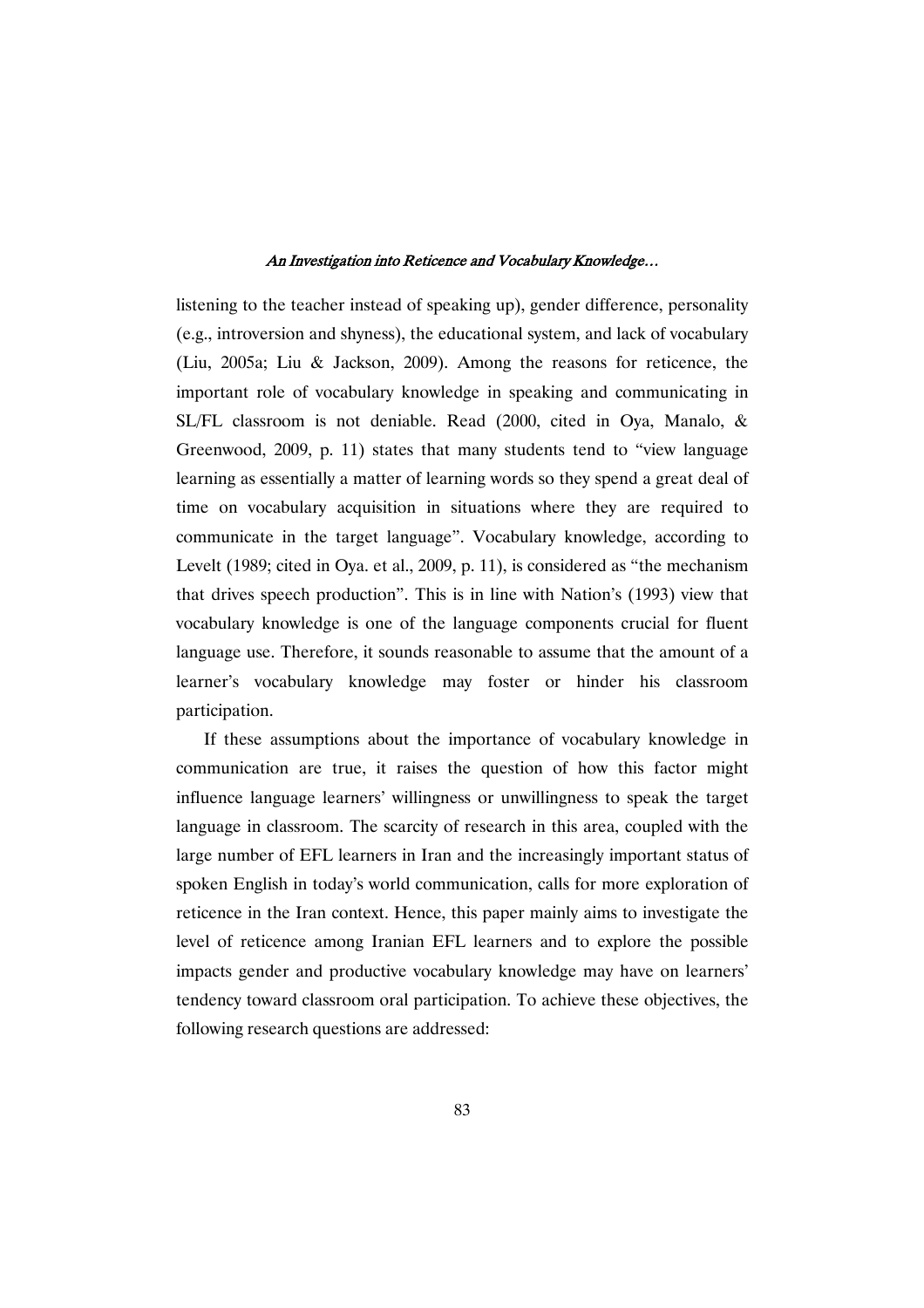- 1. To what extent do Iranian EFL learners experience reticence in oral English classrooms?
- 2. Is there any significant relationship between Iranian EFL learners' reticence and their vocabulary knowledge?
- 3. Is there any significant difference between Iranian EFL male and female learners' level of reticence?

### 2. Literature Review

The notion of 'reticence' was first coined by Gerald M. Philips in 1965, and later it was introduced to the field of speech communication. In fact, the publication of Phillips's first article on reticence in 1965 raised interest in individuals' communication problems and provided a new topic for scholars' research. The construct of reticence was first considered as the status of some people who have difficulty in communicating across a range of situations (Keaten & Kelly, 2000). However, the frustrating effects of reticence are more evident in language classroom situations. According to Li and Liu (2011, p. 961), "students' reticence, withdrawal, or fear of interacting not only deprives of them sharing what they know, but also deprives the teacher and classmates of benefiting from it". In a similar vein, Chau (1999) claims that the problem of being reticent is twofold. On one hand, reticence impedes the learner's own pace of learning, and on the other hand, it impedes the teacher's help. The teachers do not know whether the learners have any problems or not, especially pronunciation problems if they remain silent.

The perception towards reticence can be classified into two dimensions cognitive and behavioral. The cognitive dimension is regarded as the firm devotion of reticent communicators to a set of faulty beliefs (myths), which makes rational excuses for the reticent individuals to avoid communication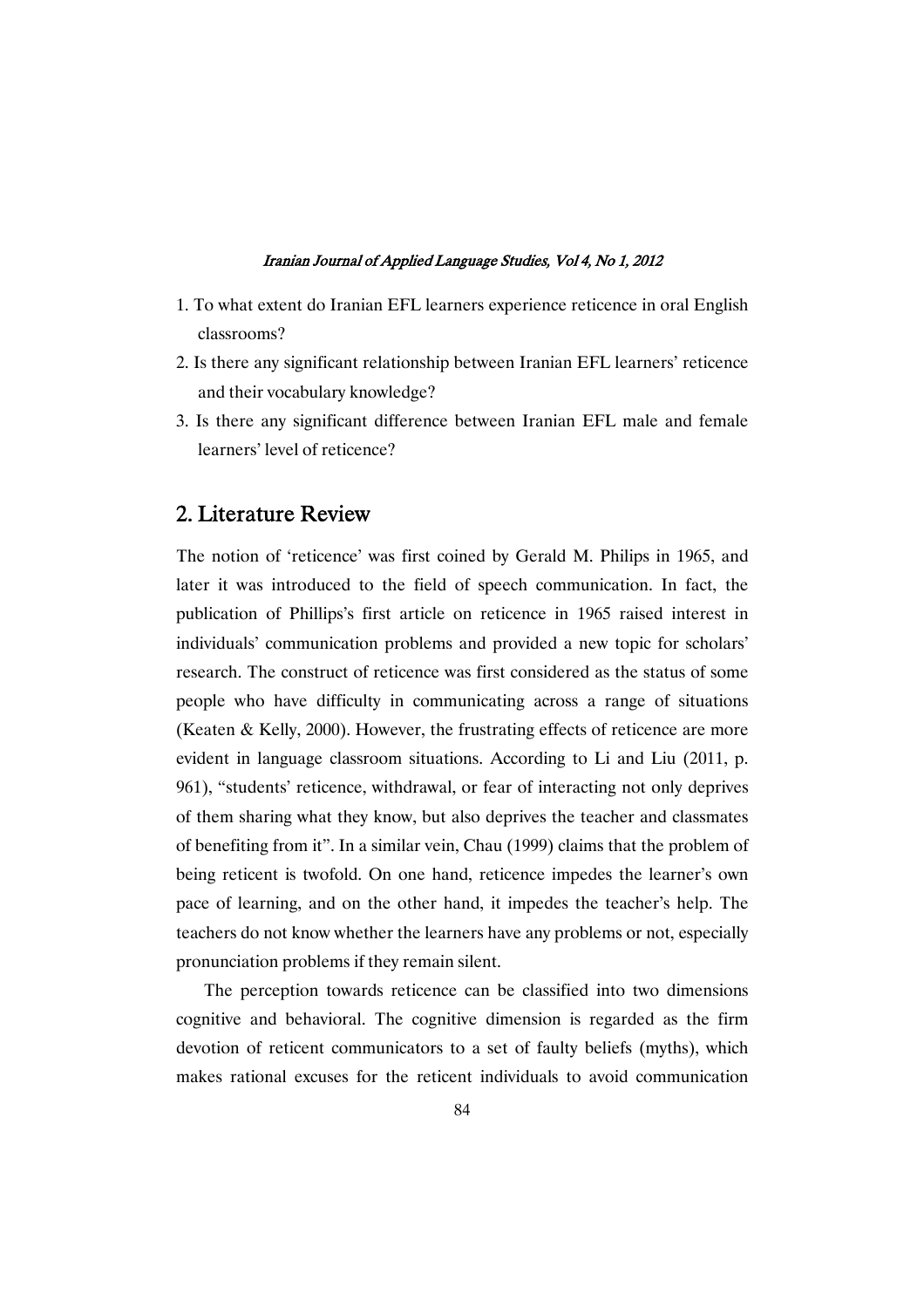(Kelly, Keaten & Finch, 1996). Based on the cognitive dimension, the reticence learners assume that good communicators are capable of speaking spontaneously and that they are born with these skills that lead to successful communication in society. Moreover, they believe that they must speak faultlessly; consequently, they feel that it is a false hope to become a good speaker. They would also anxiously fear negative evaluation of others and also fear to appear foolish when talking. So, they withdraw and avoid participating in social communication (Keaten & Kelly, 2000). Based on Phillips' published works about reticence, Kelly, et al., (1996) examined and identified the following beliefs which reticent communicators possess:

- 1. Since reticent speakers consider themselves as more important to others than others think about them, they have an excessive sense of selfimportance.
- 2. Reticent speakers falsely think that effective speakers are born in this way, not made and that they have a gift which reticents lack.
- 3. Skillful speaking is manipulative. The reticent communicators hold the opinion that non-reticent individuals receive benefit because of having a formula of proper phrases and expressions that cause the desired behavior in other people.
- 4. Because of their belief that talking too much is a waste of time, reticent speakers believe that speaking may not be that important. Based on Phillips (1991), social foreplay is done via small talks.
- 5. Reticent individuals believe that they are efficient listeners. They say they can speak whenever they want, but they usually prefer not to.
- 6. Reticent communicators believe that it is better to remain silent and let others think they are foolish, rather than starting to talk and proving they are truly so.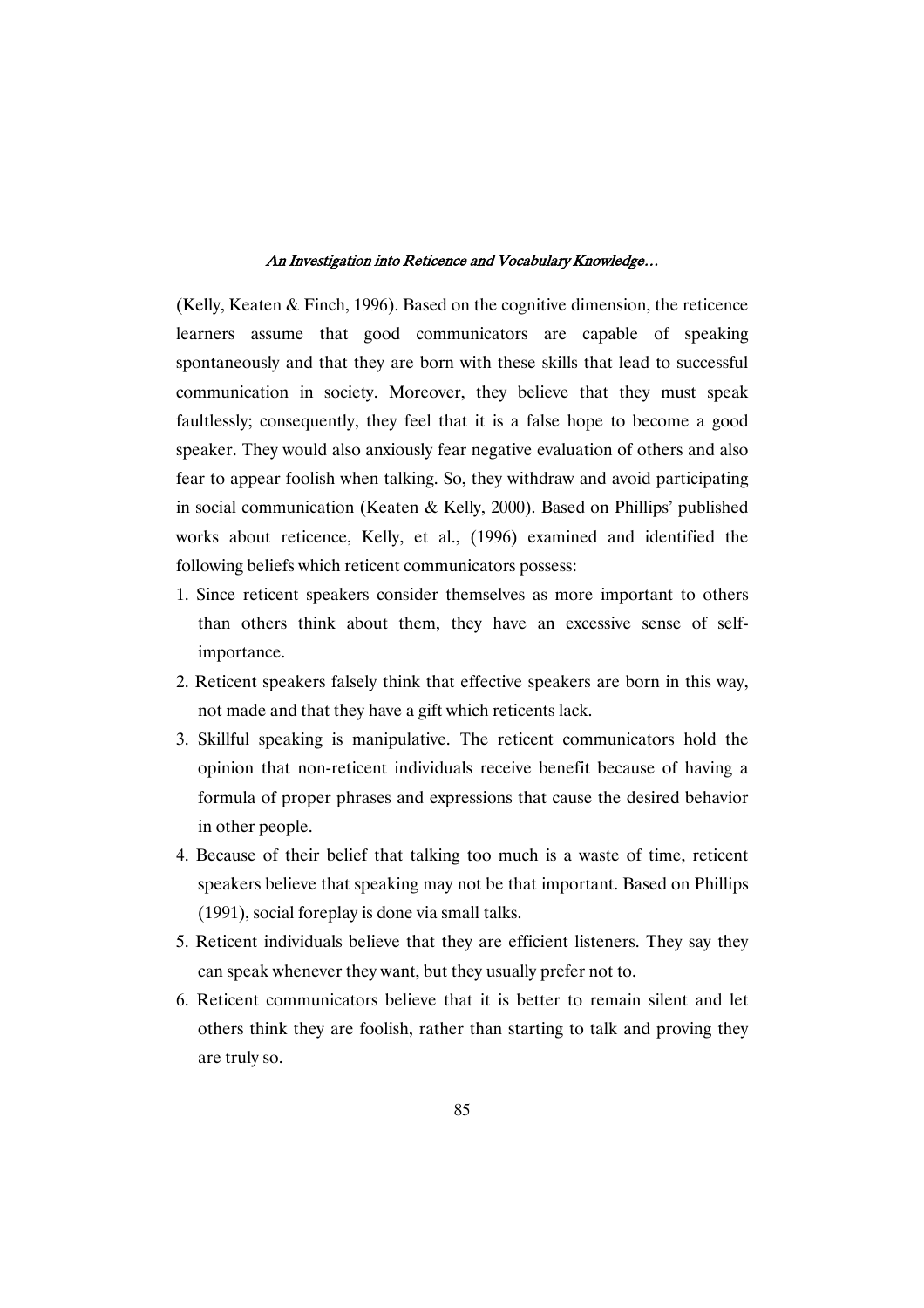7. Reticents think that this deficiency is a kind of disease. Therefore, they are searching for applied treatments.

Thus, such kinds of beliefs hinder social interaction. Reticents regard effective speaking as a gift but simultaneously consider it as being manipulative. Therefore, reticent communicators think they have logical excuses for their silence, because they think such behavior is a reasonable response, i.e. by remaining silent, reticent people prevent themselves from appearing foolish and manipulative (Kelly, et al., 1996). By the way, although reticents are aware of their disability, they do not attempt to promote their speaking skills and it leads them to avoid social interactions.

The behavioral dimension toward reticence is regarded as reticents' silence and their keeping away from communication and also their being unskilled and deficient in rhetorical processes. Reticent speakers may have a wide range of communication skill difficulties. Phillips (1991) provides detailed analysis concerning the probable kinds of skill difficulties which reticent or incompetent people may have. He suggests that the classical Canons of rhetoric "specify the components of the communication act: inventing and arranging ideas, choosing and delivering clusters of words, and maintaining in memory a storehouse of ideas and repertoire of behaviors" (Phillips, 1991, p. 70). The reticence concept assumes that the skill deficiencies which define the problem refer to "the rhetorical canons of invention, disposition, style, delivery, and memory" (Phillips, 1991, p. 70).

The importance of words in SL/FL communication is beyond question. Vocabulary knowledge has been defined differently by different researchers. In fact, researchers have conceptualized vocabulary in many but similar frameworks. Vocabulary knowledge, according to Laufer and Goldstein (2004, p. 400), is "the knowledge of the spoken and written form, morphological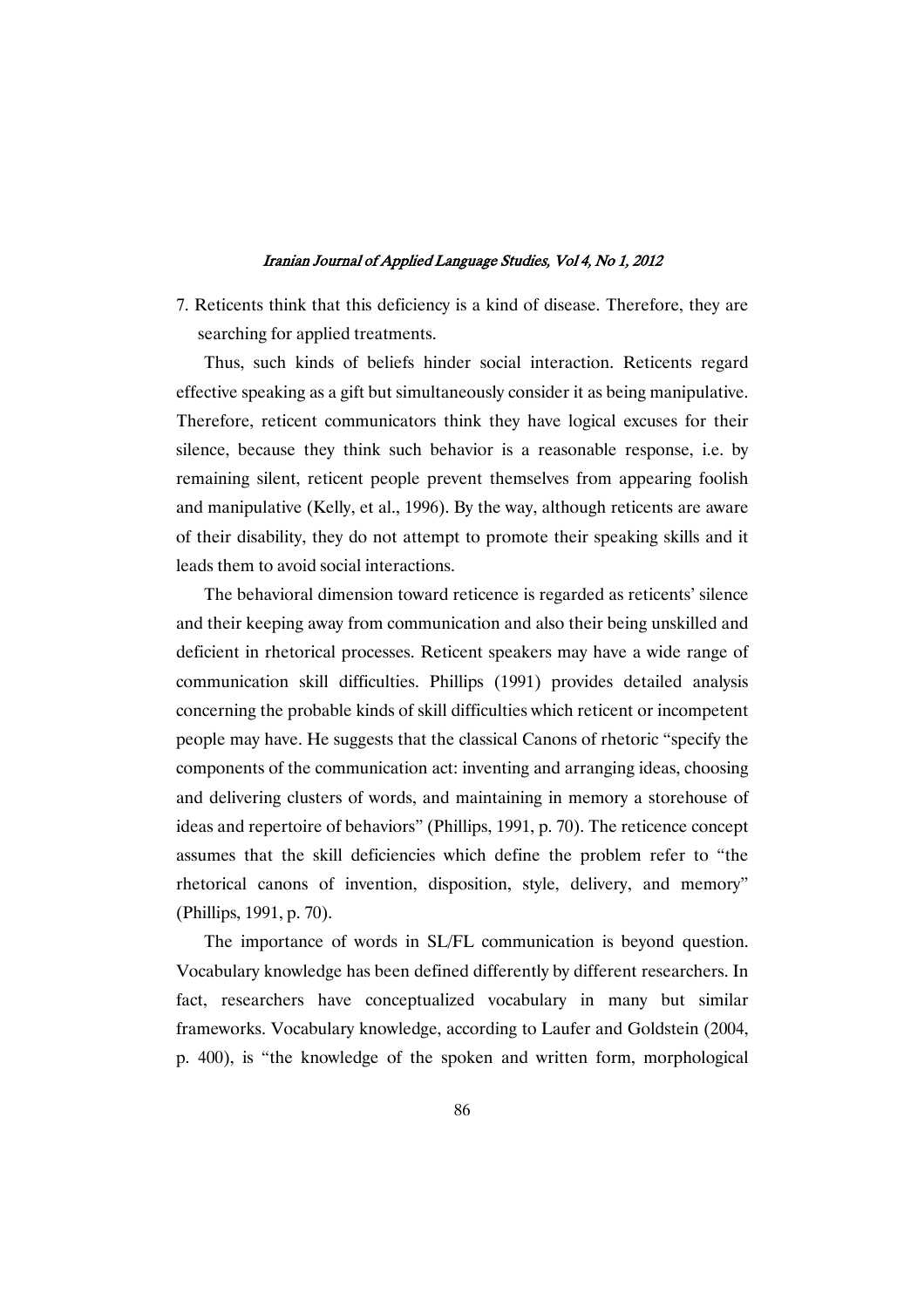knowledge, knowledge of word meaning, callocational and grammatical knowledge, connotative knowledge, and the knowledge of social or other constraints to be observed in the use of a word". Vocabulary knowledge is divided into receptive and productive vocabulary knowledge. While receptive vocabulary knowledge refers to learner's ability to understand a word, which is often used in listening and reading, productive vocabulary knowledge is the knowledge to produce a word when one speaks and writes (Nation, 2005, cited in Koizumi, 2005). It seems that the ability to produce vocabulary and to apply the productive vocabulary knowledge in language communication can help language learners to actively take part in classroom discussions. In fact, vocabulary knowledge and specifically vocabulary production ability has long been regarded as a crucial component of communicative language ability (e.g., Bachman & Palmer, 1996, p. 68; Carroll, 1968, pp. 54-55).

Additionally, there is a theoretical background to the relationship between vocabulary and speaking performance. In the theoretical model of L1 and L2 speaking, which was proposed by Levelt in 1993, "vocabulary has a central position in forming an utterance with appropriate meanings and with syntactic, morphological, and phonological structures" (Koizumi, 2005, p. 53).

Tsou (2005) conducted a study to find out the effects of instruction about classroom participation on students' oral participation in class and speaking proficiency. Both qualitative and quantitative findings supported the propositions that instruction about classroom participation can "increase students' oral participation in class, and lead to the improvement of students' speaking proficiency" (p. 46). Cheng (2000) indicated that in recent years, ESL/EFL Asian students have been relatively reticent and passive. He added that the main causes of such behavior of reticence and passivity were the cultural attributes of Asian societies. Kelly, Keaten, Finch, Duarte, Hoffman,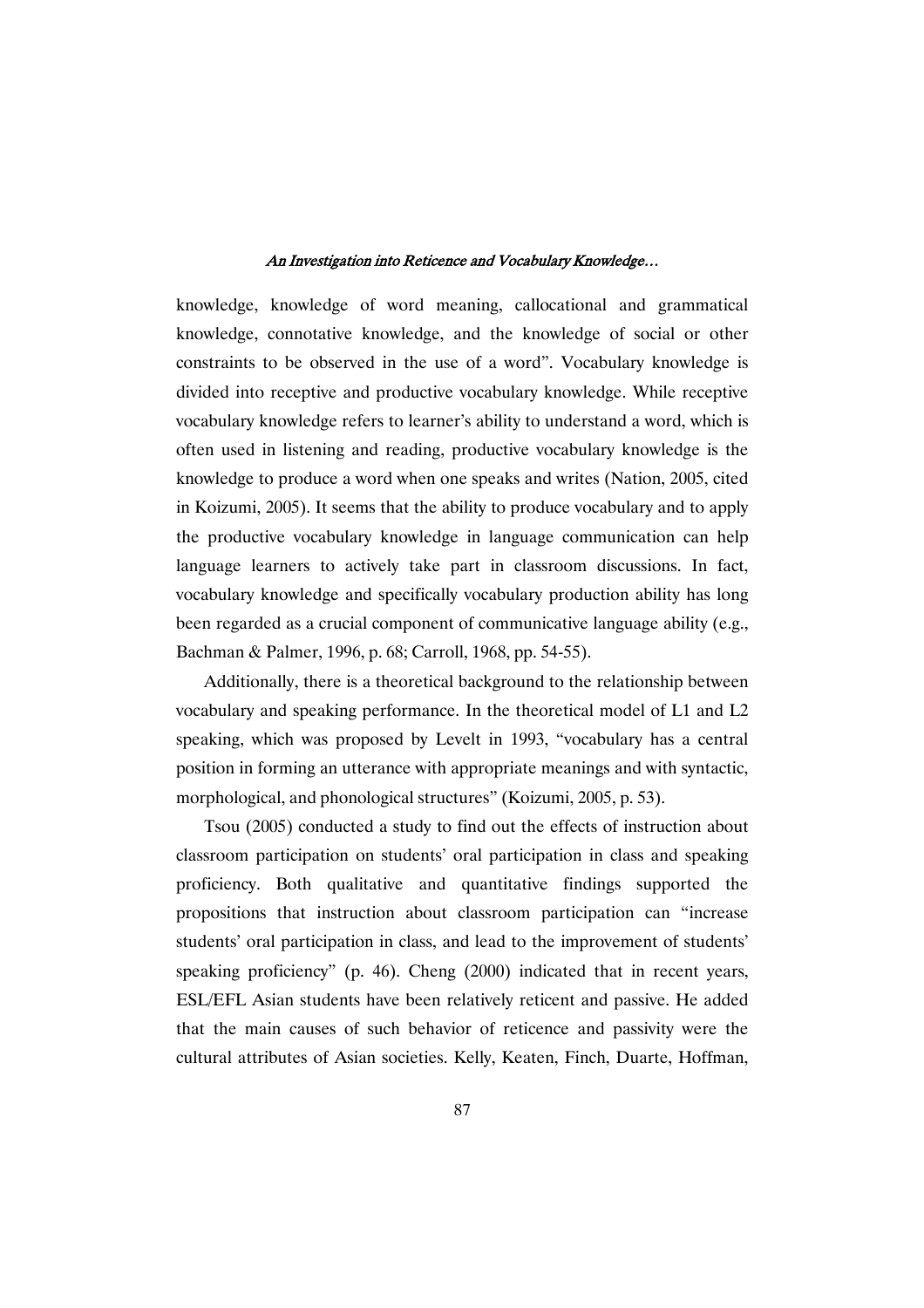and Michels (2002) studied the relationship between family communication patterns and reticence. The findings showed that reticent communicators had a lower level of conversation orientation within their families contrary to the students in their comparison group. Lee and Ng (2010) also suggested that willingness to speak is determined not only by learners but also by the situation they are in. So, situational variables (like topic and participants) should be taken into account. They explored the strategy of teacher interaction as one of the factors which activate students' reticence in classes.

Students' participation in class activities enhances their autonomy. Zhang and Head (2010) claimed that involving students in making decisions about the content and organization of their oral language classes can improve their confidence and ability to speak English.

There are some studies concerning the relationship between vocabulary knowledge and oral performance of language learners. For example, Vermeer (2000) carried out a study on Dutch native (L1) and ethnic minority (L2) children at kindergarten. Analyzing data collected via survey and interview demonstrated almost zero to moderate relationships of lexical aspects of speaking performance.

Contrary to some earlier findings, Koizumi and Kurizaki (2002) found strong associations between speaking test scores and the number of words uttered on the speaking test. In a similar vein, Ukrainetz and Blomquist (2002) conducted a study on American children to investigate the effects of vocabulary knowledge on children's speaking performance. Analyzing data via survey and interview showed some relationships of the number of lemmas and tokens and the mean length of children's utterance. The findings of Ishizuka's (2000) study also demonstrated a moderate correlation between receptive vocabulary depth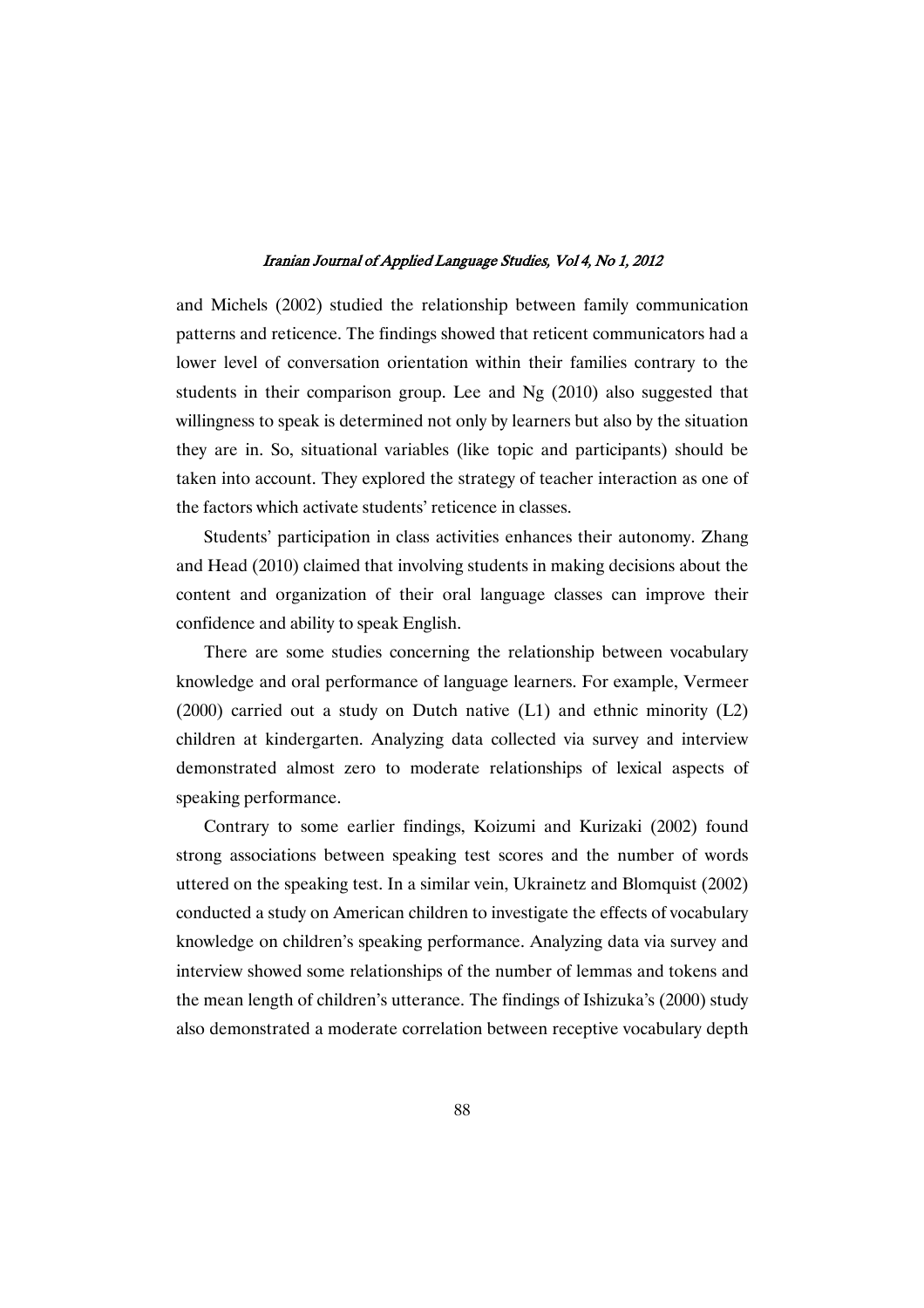test scores and interview test scores among Japanese senior high school students.

### 3.Methodology

### 3.1.Participants

Participants of the study were 56 Iranian EFL students (26 males and 30 females) who studied English in the University of Sistan & Baluchestan and Islamic Azad University of Zahedan. Their age range was 20 to 26 years old. All of the participants spoke Persian as their first language and were learning English as a foreign language in the university. The selection of the participants for the study was based upon the accessibility of the participants.

### 3.2.Instruments

The instruments employed in this study to collect the data included: (1) The Unwillingness-to-Communicate Scale (Burgoon, 1976) and (2) Vocabulary-Size Test of Controlled Productive Ability (Laufer & Nation, 1999).

#### 3.2.1. The Unwillingness-to-Communicate Scale

To measure the reticence in speech communication, Burgoon (1976) developed the Unwillingness-to-Communicate Scale (UCS), which measures two dimensions of communication reticence: Approach-Avoidance (AA) and Reward (R). Burgoon and Koper (1984) describe these dimensions as follows:

The AA dimension represents an individual's tendency to avoid or participate in interpersonal and small group interactions. The R dimension, by contrast, reflects attitudes toward communication, whether one considers it a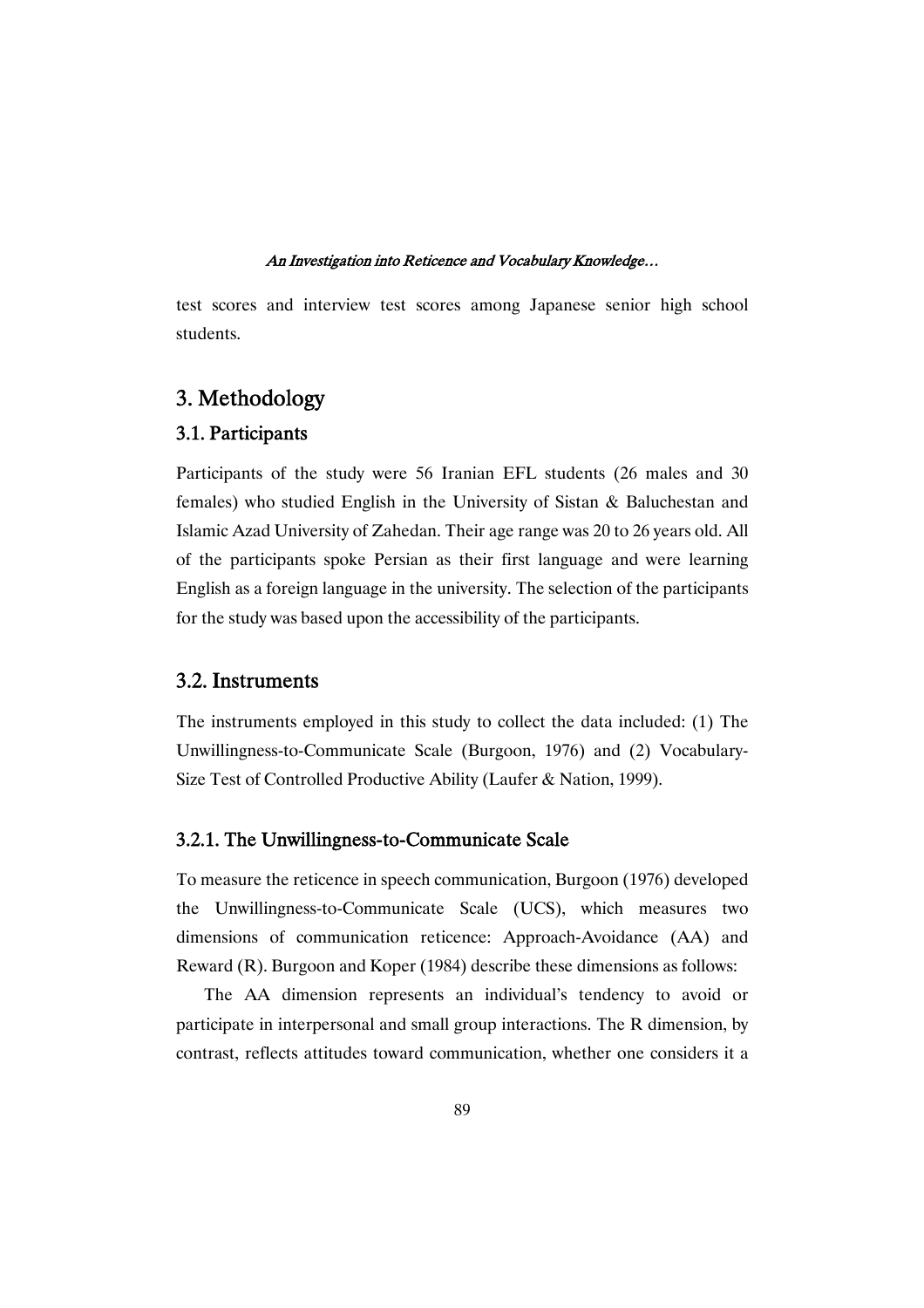valuable, honest, and personally rewarding enterprise or feels socially isolated and regards communication as a deceptive, manipulative, or unprofitable activity (pp. 608-609).

UCS is a self-reporting questionnaire consisting of 20 items that measures students' general tendency to avoid speech communication. The participants responded to the items on the basis of five-point Likert scales, ranging from  $1=$ Strongly Disagree to  $5=$ Strongly Agree. The items that expressed willingness to participate and confidence in conversations were scored in reverse. Thus, the total score of the UCS revealed a respondent's general tendency not to communicate in conversations; the total score of AA represented a respondent's unwillingness to participate in interpersonal communication; and the total score of R reflected a respondent's negative attitudes toward speech communication.

For all three constructs, UCS, AA, and R, a higher the score represented the student's willingness to participate in conversations or to value speech communication highly. Because the UCS comprises 20 items with 10 items for each of its two subcomponents, a total score of more than 80 on the UCS implies that a respondent is strongly unwilling to participate in speech communication; a total score of 60-80 represents moderate unwillingness; and a score of less than 60 signifies moderate or even strong willingness to participate in speech communication. Similarly, a total score of more than 40 on R suggests a strong unwillingness to participate in or a strongly negative attitude toward speech communication; a total score of 30-40 reflects moderate unwillingness or a moderately negative attitude; and a total score of less than 30 signifies strong or moderate willingness to participate in or a strongly or moderately positive attitude toward speech communication. The reliability index for the instrument (UCS) in this study was found to be .83.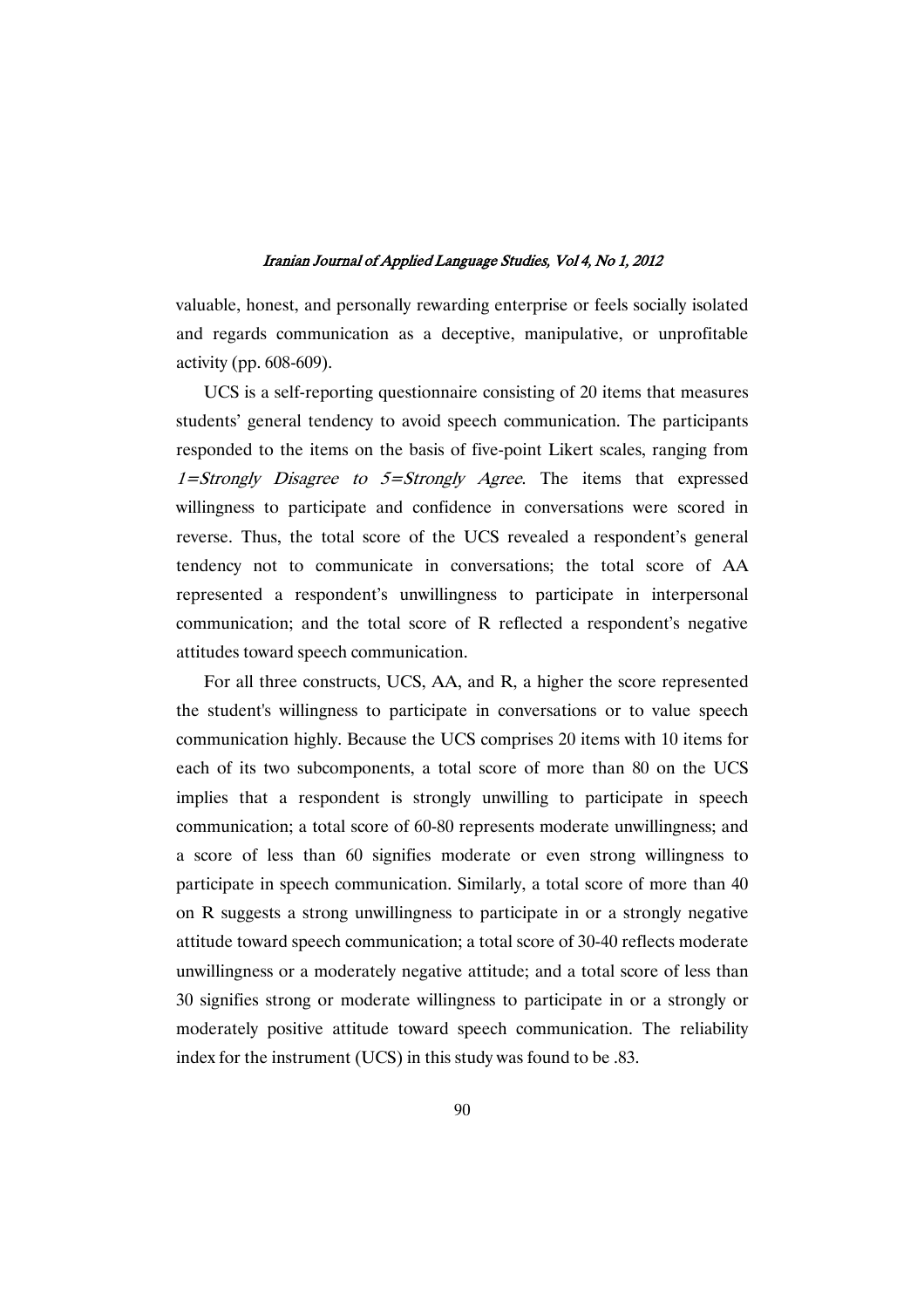### 3.2.2. Vocabulary-Size Test of Controlled Productive Ability

The second instrument used in this study was Vocabulary-Size Test of Controlled Productive Ability (VTCPA) developed by Laufer and Nation (1999). The test was designed to assess the productive vocabulary knowledge of students. The term 'controlled productive ability' refers to the ability to use a word when compelled to do so by a teacher or researcher, whether in an unconstrained context such as a sentence-writing task, or in a constrained context such as a fill-in task where a sentence context is provided and the missing target word has to be supplied.

This study focused on a controlled production measure of vocabulary consisting of items from five frequency levels, and using a completion item type. A sample is given below:

The lawyer gave some wise coun to his client.

For each item, a meaningful sentence context is presented and the first letters of the target item are provided. The first letters prevent the test-takers from filling in another word which would be semantically appropriate in the given context. The number of letters for each word was decided on by the elimination of possible alternatives to the tested word. Because our test was a test of productive vocabulary ability, it was thought better to provide the minimal number of letters that would disambiguate the cue. If two letters could start two possible words in the given sentence, an additional letter was added to eliminate this possibility. The size of the underlined space at the end of the incomplete word is no indication of the number of letters needed to complete it. The test samples 18 items at each of the 2000, 3000, 5000, University Word List (UWL), and 10000 word levels (Laufer & Nation, 1999). Each participant took the entire test consisting of five frequency levels, with 18 items at each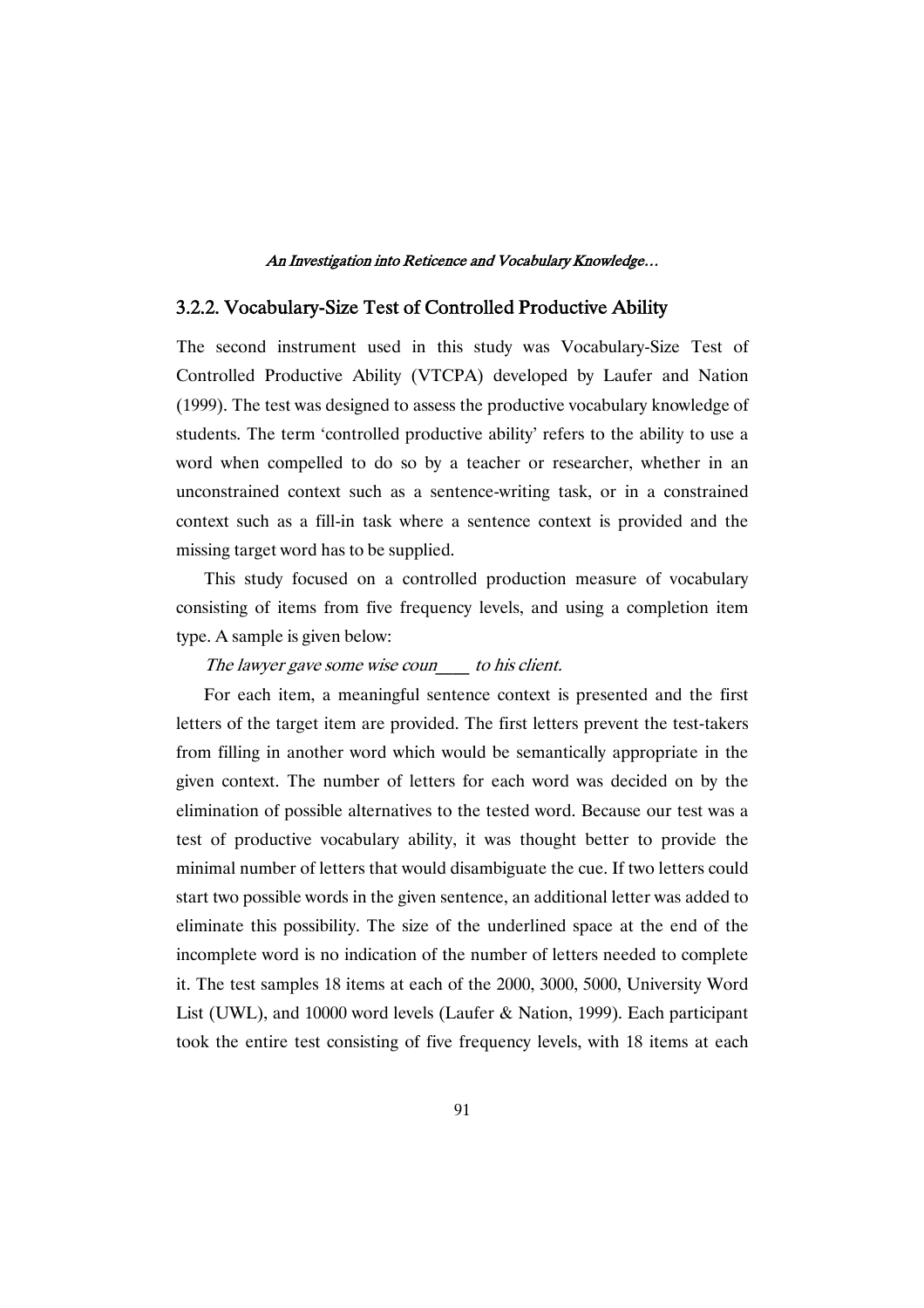level. The test is easy to mark as there is only one correct word for each item and each answer is marked as correct or incorrect. It is also easy to interpret:

Each level represents 1000 words, except the UWL level which represents a list of 836 words. A learner's percentage score on a level is a very rough indication of the number of words known at that level (for example, 9 out of 18 equals 50%; and this would roughly equal 500 out of 1000 words). Deciding whether a learner has satisfactory mastery of a level is a matter of judgment and depends what level is being considered, but is probably around 15 or 16 out of 18 (85% or 90%) for the 2000-word level, indicating that less than 150 words at that level are not readily available for productive use. (ibid, p. 41)

### 3.3.Procedure

The UCS questionnaire and VTCPA test were distributed among the participants in their classrooms. UCS questionnaire was administered in one class session, but in order to avoid pressuring the students too much, the participants completed VTCPA in the following session. The questionnaires were collected and coded. Later, the data were entered into SPSS. Then, based on the research questions, appropriate statistical procedures were chosen. In the first place, descriptive statistics (frequency and percentage) was used to analyze the question which dealt with the extent to which Iranian EFL learners experience reticence in oral English classrooms. The frequency and percentage for each item, and the mean, standard deviation, mode, median, and range for the scale were obtained to provide an indication of the students' reticence level. Then, an independent sample t-test and a Pearson Product-moment Correlation were run to investigate the impacts of gender and vocabulary knowledge on the learners' reticence.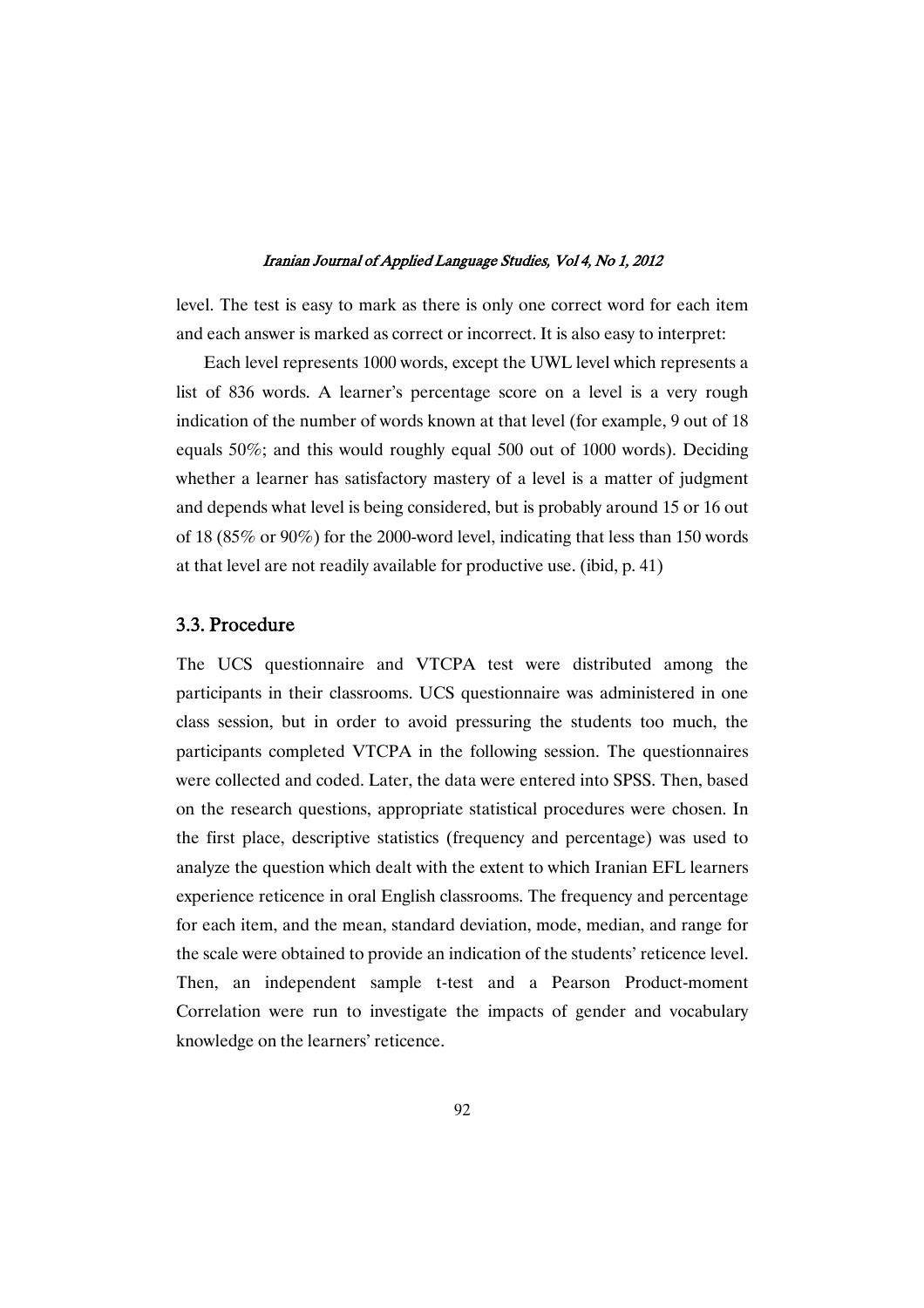## 4. Results and Discussion

In line with the purposes of the study, the learners' scores on the reticence questionnaire were entered into SPSS to compute descriptive statistics. Table 1 presents the students' responses to the UCS items, which reflect unwillingness to participate in speech communication. The first figures in the first column present the actual scores and the second ones in the same column represent the percentage of students selecting the item.

| Alternative                                                    |                                                         |                 |                   |                 |                |  |  |  |
|----------------------------------------------------------------|---------------------------------------------------------|-----------------|-------------------|-----------------|----------------|--|--|--|
|                                                                | <b>SD</b>                                               | D               | N                 | A               | <b>SA</b>      |  |  |  |
| 1. I'm afraid to speak up in conversations.                    |                                                         |                 |                   |                 |                |  |  |  |
|                                                                | $\mathbf{Q}^*$                                          | $\overline{27}$ | $\overline{4}$    | 13              | $\overline{3}$ |  |  |  |
|                                                                | $16.1***$                                               | 48.2            | 7.1               | 23.2            | 5.4            |  |  |  |
| 2. I talk less because I'm shy.                                |                                                         |                 |                   |                 |                |  |  |  |
|                                                                | 17                                                      | 14              | 9                 | 11              | 5              |  |  |  |
|                                                                | 30.4                                                    | 25.0            | 16.1              | 19.6            | 8.9            |  |  |  |
| 3. I talk a lot because I am not shy.                          |                                                         |                 |                   |                 |                |  |  |  |
|                                                                | 6                                                       | 18              | 12                | 14              | 6              |  |  |  |
|                                                                | 10.7                                                    | 32.1            | $\overline{21.4}$ | 25.0            | 10.7           |  |  |  |
|                                                                | 4. I like to get involved in group discussions.         |                 |                   |                 |                |  |  |  |
|                                                                | 1                                                       | $\overline{5}$  | $\overline{5}$    | 28              | 17             |  |  |  |
|                                                                | 1.8                                                     | 8.9             | 8.9               | 50.0            | 30.4           |  |  |  |
|                                                                | 5. I feel nervous when I have to speak to others.       |                 |                   |                 |                |  |  |  |
|                                                                | $\overline{10}$                                         | 23              | $\overline{4}$    | $\overline{15}$ | $\overline{4}$ |  |  |  |
|                                                                | 17.9                                                    | 41.1            | 7.1               | 26.8            | 7.1            |  |  |  |
|                                                                | 6. I have no fears about expressing myself in a group.  |                 |                   |                 |                |  |  |  |
|                                                                | $\mathcal{D}_{\alpha}$                                  | 10              | $\overline{11}$   | 26              | 7              |  |  |  |
|                                                                | 3.6                                                     | 17.9            | 19.6              | 46.4            | 12.5           |  |  |  |
|                                                                | 7. I am afraid to express myself in a group.            |                 |                   |                 |                |  |  |  |
|                                                                | $\mathbf Q$                                             | 27              | 12                | 6               | $\overline{c}$ |  |  |  |
|                                                                | 16.1                                                    | 48.2            | 21.4              | 10.7            | 3.6            |  |  |  |
| 8. I avoid group discussions.                                  |                                                         |                 |                   |                 |                |  |  |  |
|                                                                | 13                                                      | 27              | $\overline{Q}$    | $\overline{7}$  | $\mathbf{0}$   |  |  |  |
|                                                                | 23.2                                                    | 48.2            | 16.1              | 12.5            | $\theta$       |  |  |  |
| 9. During a conversation, I prefer to talk rather than listen. |                                                         |                 |                   |                 |                |  |  |  |
|                                                                | $\overline{c}$                                          | 19              | $\overline{11}$   | $\overline{20}$ | $\overline{4}$ |  |  |  |
|                                                                | 3.6                                                     | 33.9            | 19.6              | 35.7            | 7.1            |  |  |  |
|                                                                | 10. I find it easy to make conversation with strangers. |                 |                   |                 |                |  |  |  |
|                                                                | $\Omega$                                                | 9               | $\overline{17}$   | 23              | 7              |  |  |  |
|                                                                | $\boldsymbol{0}$                                        | 16.1            | 30.4              | 41.1            | 12.5           |  |  |  |
|                                                                |                                                         |                 |                   |                 |                |  |  |  |

Table 1. UCS Items with Frequencies and Percentages of Students Selecting Each Alternative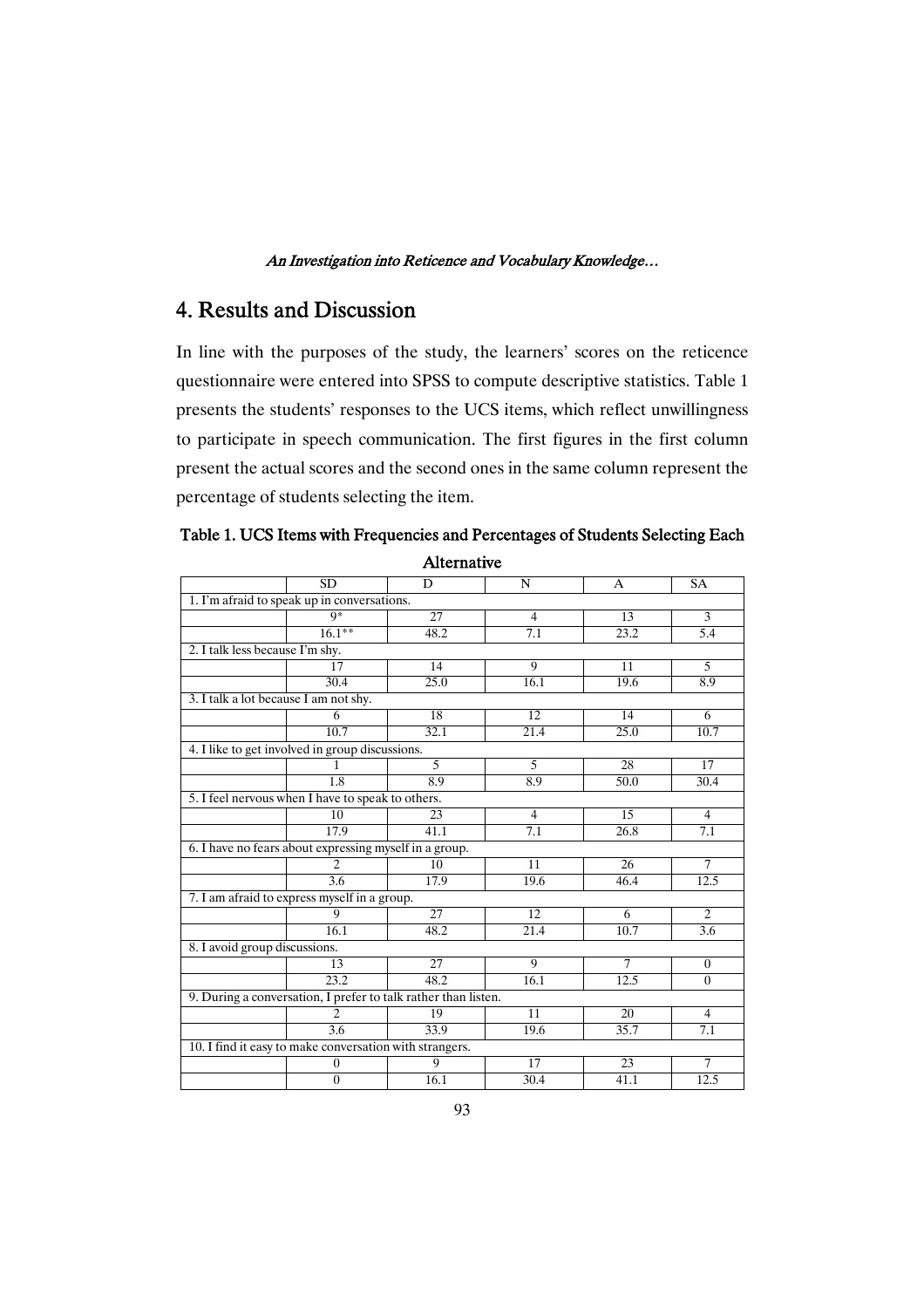|                                                      |                                              | 11. I don't think my friends are honest in their communication with me.                          |                   |                 |                  |
|------------------------------------------------------|----------------------------------------------|--------------------------------------------------------------------------------------------------|-------------------|-----------------|------------------|
|                                                      | 7                                            | 20                                                                                               | 19                | 6               | 4                |
|                                                      | 12.5                                         | 35.7                                                                                             | 33.9              | 10.7            | 7.1              |
|                                                      |                                              | 12. My friends and family don't listen to my ideas and suggestions.                              |                   |                 |                  |
|                                                      | 11                                           | 33                                                                                               | 8                 | 4               | $\boldsymbol{0}$ |
|                                                      | 19.6                                         | 58.9                                                                                             | $14.\overline{3}$ | 7.1             | $\theta$         |
|                                                      | 13. I think my friends are truthful with me. |                                                                                                  |                   |                 |                  |
|                                                      |                                              | $\overline{4}$                                                                                   | 17                | 27              | $\overline{7}$   |
|                                                      | 1.8                                          | 7.4                                                                                              | 30.4              | 48.2            | 12.5             |
|                                                      |                                              | 14. I don't ask for advice from family or friends when I have to make decisions.                 |                   |                 |                  |
|                                                      | 7                                            | $\overline{31}$                                                                                  | 8                 | 7               | $\overline{3}$   |
|                                                      | 12.5                                         | $\overline{55.4}$                                                                                | 14.3              | 12.5            | 5.4              |
|                                                      |                                              | 15. I believe my friends and family understand my feelings.                                      |                   |                 |                  |
|                                                      | 3                                            | 8                                                                                                | 16                | 23              | 6                |
|                                                      | 5.4                                          | 14.3                                                                                             | 28.6              | 41.1            | 10.7             |
|                                                      |                                              | 16. My family doesn't enjoy discussing my interests and activities with me.                      |                   |                 |                  |
|                                                      | 8                                            | 26                                                                                               | 13                | 8               | 1                |
|                                                      | 14.3                                         | 46.4                                                                                             | 23.2              | 14.3            | 1.8              |
|                                                      |                                              | 17. My friends and family listen to my ideas and suggestions.                                    |                   |                 |                  |
|                                                      |                                              | 5.                                                                                               | 7                 | 37              | 6                |
|                                                      | 1.8                                          | 8.9                                                                                              | 12.5              | 66.1            | 10.7             |
|                                                      | 18. My friends seek my opinions and advice.  |                                                                                                  |                   |                 |                  |
|                                                      | $\theta$                                     | $\overline{3}$                                                                                   | $\overline{22}$   | $\overline{25}$ | 6                |
|                                                      | 0                                            | $\overline{5.4}$                                                                                 | 39.3              | 44.6            | 10.7             |
|                                                      |                                              | 19. Other people are friendly only because they want something out of me.                        |                   |                 |                  |
|                                                      | 3                                            | 12                                                                                               | 26                | 12              | 3                |
|                                                      | 5.4                                          | 21.4                                                                                             | 46.4              | 21.4            | 5.4              |
| 20. Talking to other people is just a waste of time. |                                              |                                                                                                  |                   |                 |                  |
|                                                      | 18                                           | 22                                                                                               | 12                | 3               | 1                |
|                                                      | 32.1                                         | 39.3                                                                                             | 21.4              | 5.4             | $\overline{1.8}$ |
|                                                      |                                              | Notes. SD: Strongly disagree; D: Disagree; N: Neither disagree nor agree; A: Agree; SA: Strongly |                   |                 |                  |
| Agree                                                |                                              |                                                                                                  |                   |                 |                  |
| * Frequencies                                        |                                              |                                                                                                  |                   |                 |                  |
| ** Percentages                                       |                                              |                                                                                                  |                   |                 |                  |

As shown in Table 1, many learners expressed positive attitudes toward speech communication (e.g., group discussions and interaction). They agreed with statements like "I like to get involved in group discussions" (item 4, 80.4%), and rejected statements like "I avoid group discussions" (item 8, 71.4%). The students seemed to be aware of the benefits of talking to others, and more than 70% rejected the statement "Talking to other people is just <sup>a</sup> waste of time" (item 20). As Table 1 illustrates, more than half of the students believed in the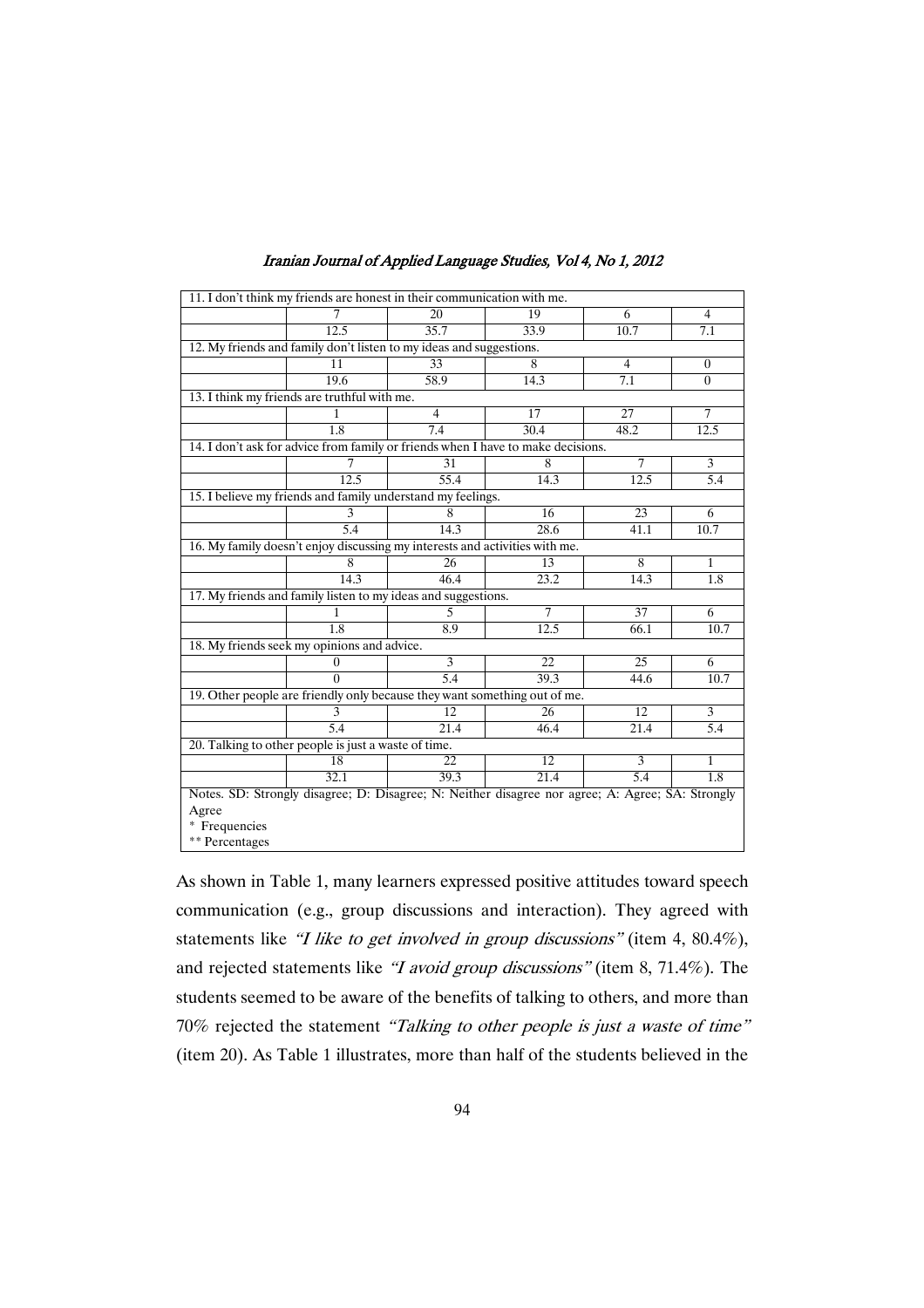honesty and sincerity of their friends and sought their friends' and family members' opinions when making decisions. For example, 60.7% endorsed the statement "I think my friends are truthful with me" (item 13), and 76.8% agreed with the statement "My friends and family listen to my ideas and suggestions" (item 17), whereas  $67.9\%$  objected to the statement "I don't ask for advice from family or friends when <sup>I</sup> have to make decisions" (item 14). Similarly, their responses to statements 1, 2, 5, 6, and 7 showed that more than half of the learners were not afraid of and did not feel nervous in conversations in English class. They endorsed statements like "I have no fears about expressing myself in <sup>a</sup> group" (item 6, 58.9%), while rejecting the statement "I'm afraid to speak up in conversations" (item 1,  $64.3\%$ ). Nevertheless, only 35.7% of the students agreed with the statement "I talk a lot because I am not  $shy''$  (item 3). This might reflect the students' mixed feelings about conversations. On one hand, they were willing to participate in conversations and were aware of the benefits of communication; however, they did not do so in practice for a variety of reasons. This willingness to participate is further evident in their responses to items 9 and 10. 42.8% endorsed the statement "During a conversation, I prefer to talk rather than listen" (item 9), and 53.6% reported that they find it easy to engage in conversations with strangers (item 10). Consequently, the analysis of the learners' responses to UCS items revealed that the learners were willing to take part in classroom discussions and oral activities. To determine the students' general unwillingness to communicate, the total scores, means, and standard deviations of the UCS and its two subscales, approach-avoidance (AA) and reward (R), were computed. Table 2 shows the descriptive statistics of UCS and its two subscales.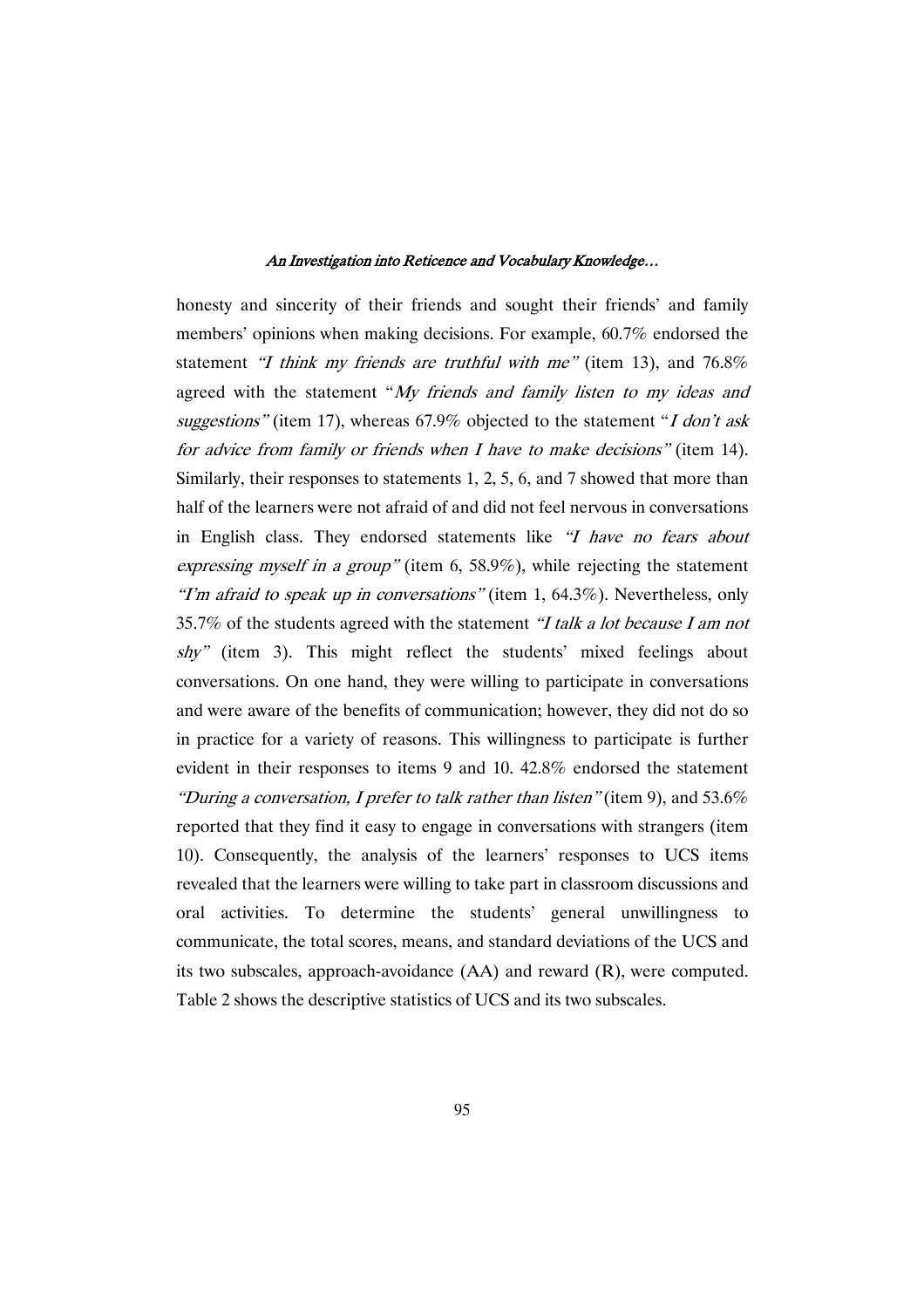|            | Mean  | Standard  | Median | Mode | Minimum | Maximum | Range |
|------------|-------|-----------|--------|------|---------|---------|-------|
|            |       | Deviation |        |      |         |         |       |
| <b>UCS</b> | 49.54 | 10.069    | 49.00  | 48   | 23      | 68      | 45    |
| AA         | 23.89 | 6.222     | 23.00  | 19   | 10      | 36      | 26    |
| R          | 25.68 | 4.702     | 26.00  | 22   | 13      | 36      | 23    |

Table 2. Statistical Analysis of the UCS

Table 2 indicates that some students (those with a score near 68) tended very much to avoid speech communication. However, the mean score of 49.54 on the UCS, with a median of 49 and a mode of 48, were all far below the scale midpoint 60. This indicates that more than half of the students were willing to participate in interpersonal interactions. This notion is further supported by the AA mean (23.89), median (23), and mode (19), which hardly exceeded the scale midpoint 30. Meanwhile, a mean of 25.68 on R, together with a median of 26 and a mode of 22, all below the scale midpoint 30, suggests that most of the participants were positive about speech communication and considered it worthwhile. According to the data analysis outlined above, the learners had a relatively low level of reticence in their speaking. As it was stated before, most research studies reported that learners' reticence level are high especially in the case of Asian EFL learners who are passive in language classrooms and prefer not to use target language most of the time (Jackson, 2002, 2003; Zou, 2004). Yet, the results of the present study contradict with the results of previous studies and suggested that Iranian EFL learners actively participate in classes and articulate their intentions. According to Barjesteh, Vaseghi and Neissi (2012), "Iranian EFL learners are willing to initiate communication in situations experienced before, like group discussion or communicating with their friends" (p. 47). Moreover, these findings confirm Liu's (2005a) study who reported that learners highly intended to interact in their oral EFL classes.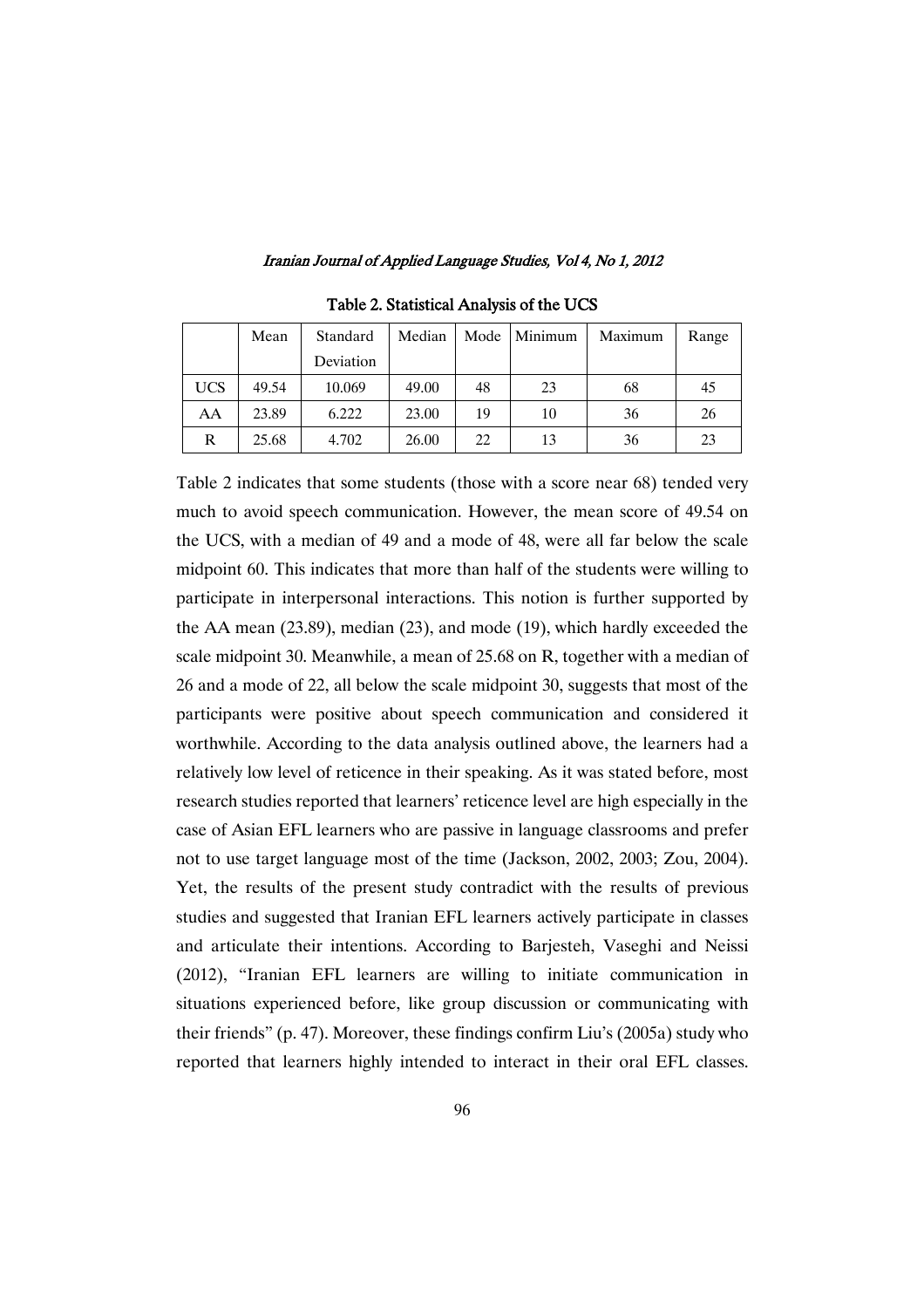Similarly, Cheng (2000) argued that "Asian students have fewer problems with language, both in perception and production, they are more likely to take active roles in class" (p. 444). Generally speaking, the findings showed that although the learners were aware of the benefits of oral communication in language classroom, they did not do so in practice for a variety of reasons. Further research is needed to explore the reasons.

To test the relationship between the learners' reticence and their vocabulary knowledge, learners' productive vocabulary knowledge was assessed. The results of reticence questionnaire and the vocabulary knowledge test are shown in Table 3. The mean score of 49.54 (SD=10.07) on the reticence questionnaire, with a median of 49 and a mode of 48, are all far below the scale midpoint 60. This indicates that more than half of the learners are willing to participate in interpersonal interactions.

| $N = 56$             | Std. Deviation<br>Mean |        | Median | Mode | Range |
|----------------------|------------------------|--------|--------|------|-------|
| Reticence            | 49.54                  | 10.069 | 49     | 48   | 45    |
| Vocabulary knowledge | 24.23                  | 11.543 | 25     | 25   | 43    |

Table 3. Descriptive Statistics for Reticence and Vocabulary Knowledge

As shown in Table 3, the mean score of the learners' vocabulary knowledge is 24.23 with a standard deviation of 11.54. Regarding the mean score of the learners' vocabulary knowledge, more than half of the learners (53.58%) had vocabulary scores more than the mean. A Pearson product-moment correlation and a test of significance for Pearson <sup>r</sup> were employed to verify the relationship between the learners' reticence in speaking and their vocabulary knowledge. Table 4 presents the Pearson product-moment correlation between these two variables.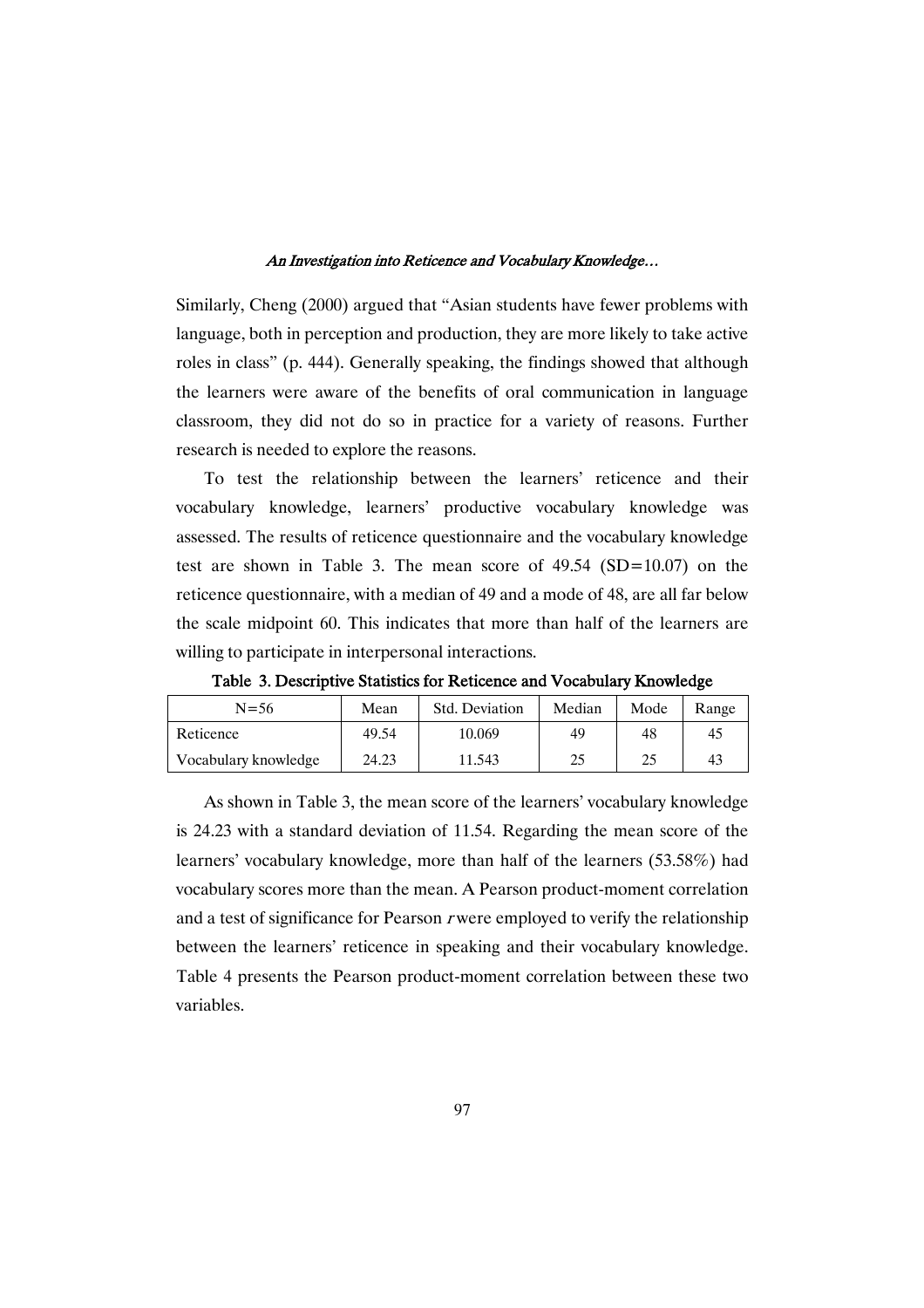|                                                             |                     | Reticence | Vocabulary knowledge |  |  |  |  |  |
|-------------------------------------------------------------|---------------------|-----------|----------------------|--|--|--|--|--|
| Reticence                                                   | Pearson Correlation |           | $-.511**$            |  |  |  |  |  |
|                                                             | $Sig. (2-tailed)$   |           | .000                 |  |  |  |  |  |
|                                                             |                     | 56        | 56                   |  |  |  |  |  |
| ** Correlation is significant at the 0.01 level (2-tailed). |                     |           |                      |  |  |  |  |  |

| Table 4. Pearson Correlation between Reticence and Vocabulary Knowledge |  |  |  |
|-------------------------------------------------------------------------|--|--|--|
|-------------------------------------------------------------------------|--|--|--|

The results revealed that the learners' reticence correlated with vocabulary knowledge,  $r(54) = -0.511$ ,  $p < 0.01$ . Based on Table 4, the learners' reticence in speaking has significant relationship with their vocabulary knowledge. However, the correlation is negative. Figure 1 clearly depicts the correlation between the learners' reticence and their vocabulary knowledge.



Figure 1. Correlation between Reticence and Vocabulary Knowledge

Consequently, as Table 4 and Figure 1 indicate, there is a reverse relationship between learners' vocabulary knowledge and their level of unwillingness to participate in oral performance, that is, the higher the vocabulary score of the students, the lower their reticence in oral performance score. Thus, it can be concluded that the learners' unwillingness to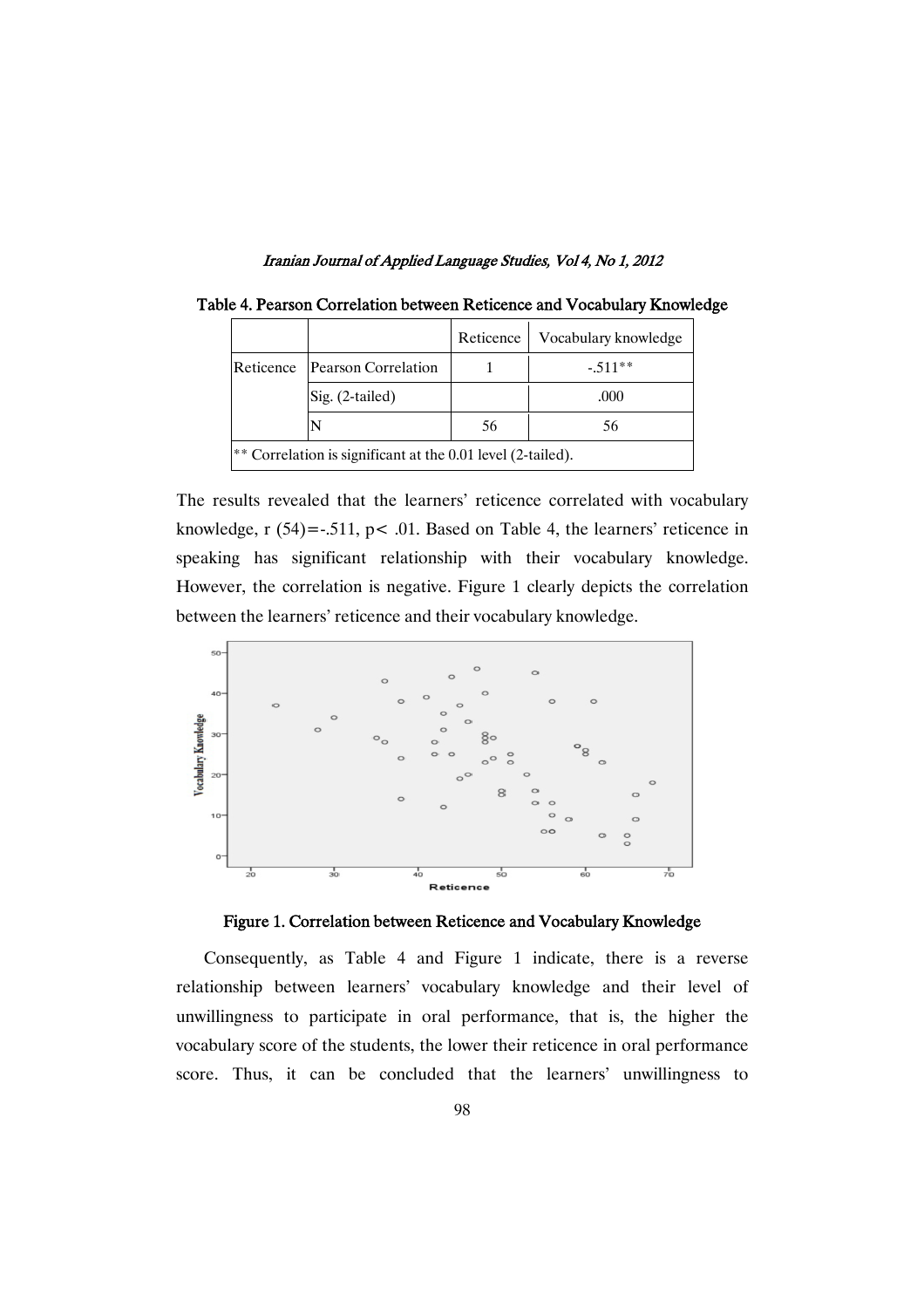communicate has a significant and negative relationship with their vocabulary knowledge.

The results of the learners' speaking reticence questionnaire indicated that the students preferred to communicate and take the risk of interaction. The results of the vocabulary knowledge test also revealed that the learners' vocabulary knowledge is at an appropriate level for interaction. The findings proved that there is a significant though negative correlation between the learners' reticence in classroom discussion and their vocabulary knowledge (Figure 1). In other words, learners tend not to speak since their lexicon is not much developed. These findings confirmed the results of Koizumi's (2005) study which demonstrated that learners who have larger and deeper productive vocabulary knowledge produce a greater number of tokens and types and better speaking performance.

Liu (2005b) also argued that one of the factors that can be contributed to the learners' reticence is lack of vocabulary. Insufficient vocabulary knowledge causes learners constantly to think that they forget and don't know the needed vocabulary if they engage in discussion; hence, they can't express themselves and just make a dupe of themselves. Liu (2005a) claimed that EFL learners who practice hard can possess large vocabulary and can "be supportive of each other when speaking English in class. Thus, they may not become so afraid of making mistakes, but confident and more willing to speak the target language" (p. 233).

Figure 1 also indicated that large vocabulary knowledge causes learners to feel safe in responding to a question or involving in a classroom discussion. In so doing, a rich lexicon helps learners take the risk and engage themselves in interaction. The undeniable significant role of vocabulary in learners' level of reticence can also be explained by oral ability. As Meara (1996) stated, one of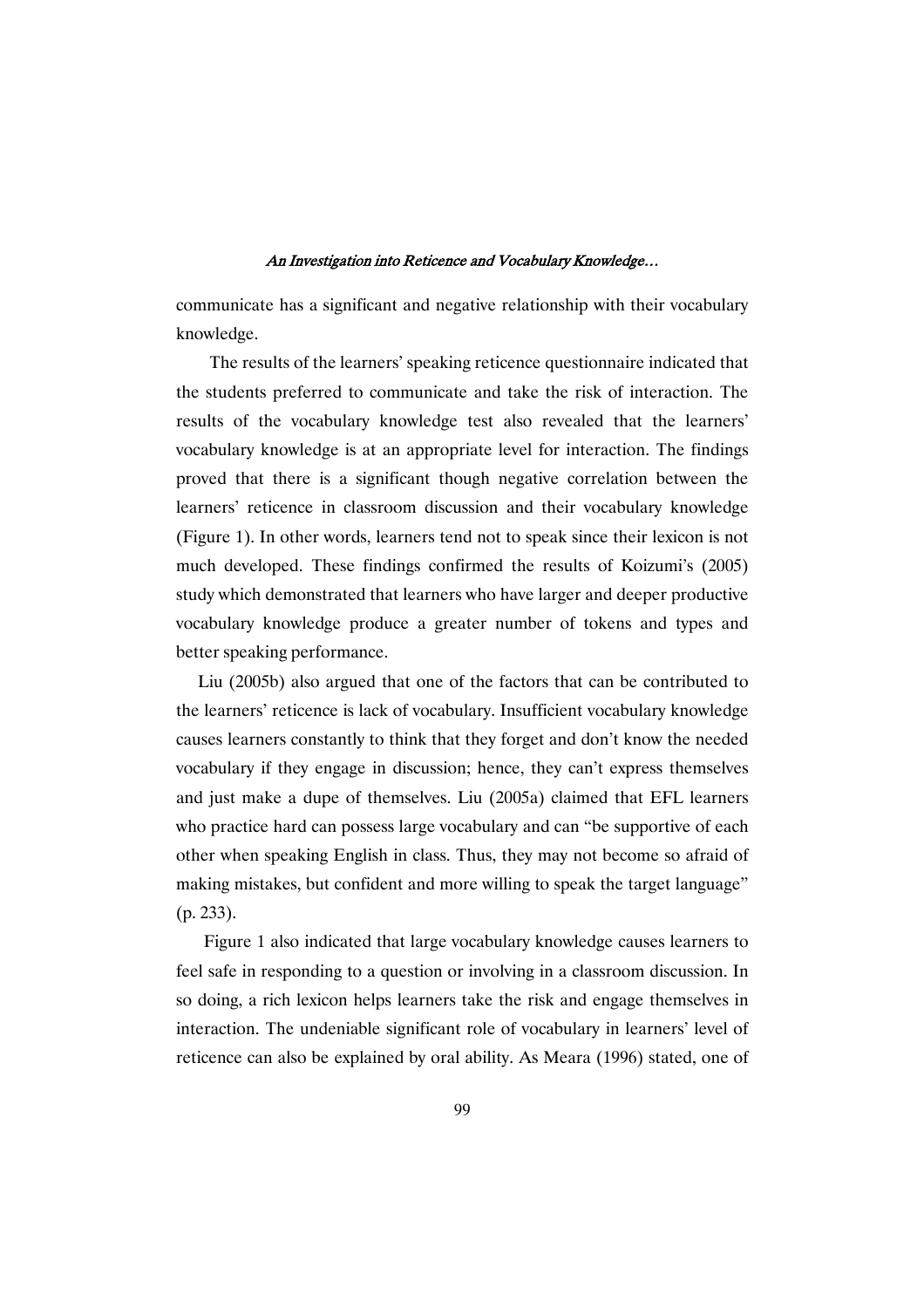the indispensable parts of a good communication is vocabulary. According to Meara (1996, p. 35), "lexical competence is at the heart of communicative competence". Hence, vocabulary knowledge is one of the predictors of learners' L2 proficiency. Oya et al. (2009) explicitly asserted that "better vocabulary knowledge produces better oral performance in terms of all the aspects– fluency, accuracy, complexity, and global impression" (p. 17). In their study, Oya et al. (2009) emphasized that in order to improve speaking performance, vocabulary development and actual speaking practices are vital. Similarly, Levelt (1993; cited in Koizumi, 2003) argued that to build a mutual understanding, interlocutors should know vocabulary to the extent that they could express their propositional meaning. In view of that, it can be speculated that insufficient knowledge of vocabulary may cause learners to remain silent in classroom discussions. Students who lack sufficient vocabulary believe that they fail to express themselves even in cases where they know the answers to their teachers' questions. Unfortunately, little has been done concerning the relationship between reticence and vocabulary knowledge. However, it is generally concluded that learners' knowledge of vocabulary significantly correlates with their level of reticence.

To explore whether the difference between the male and female learners is significant with regard to their reticence level, an independent samples t-test was run. Table 5 shows the results of this test.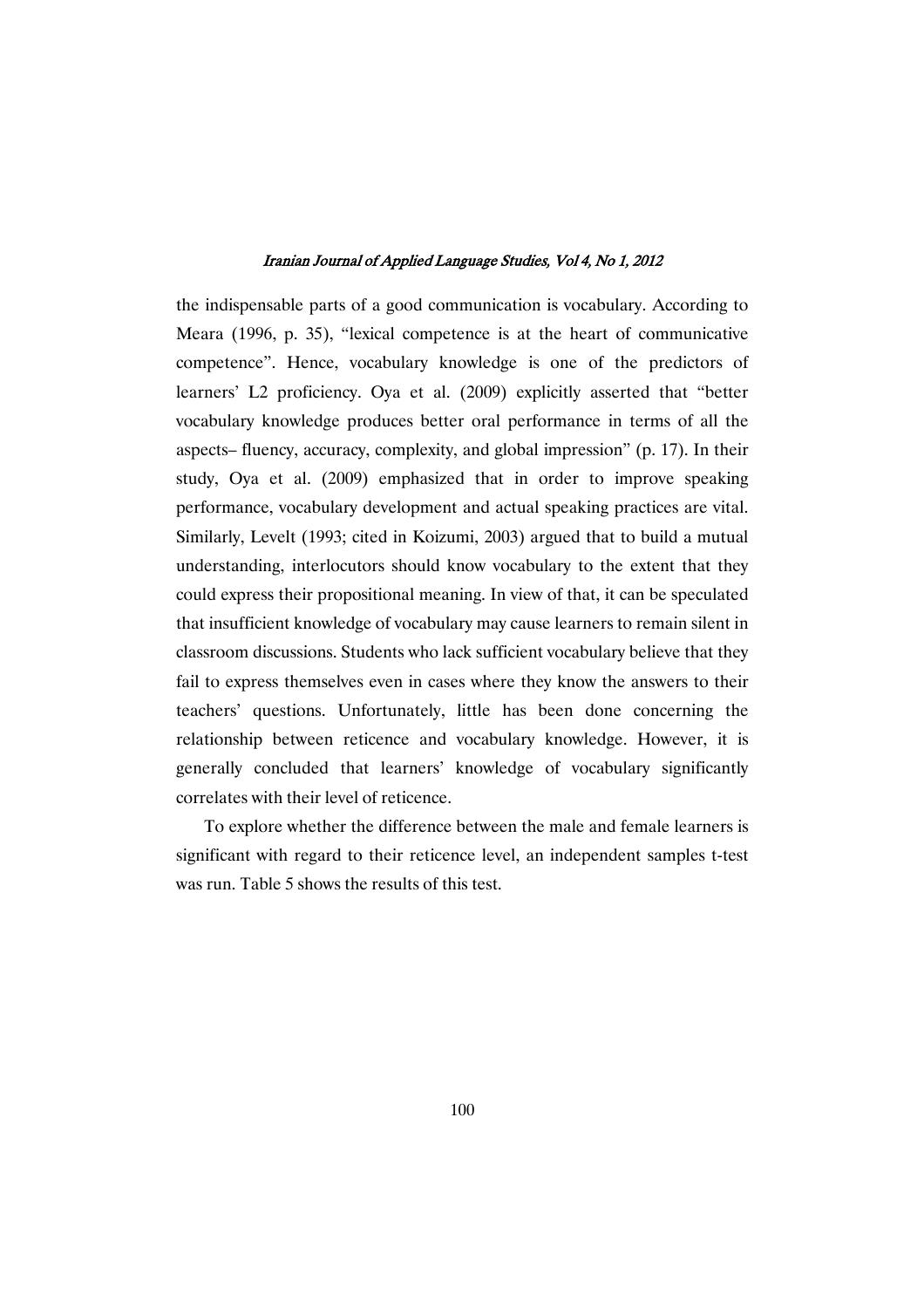| л.                                   |                                               |      |                              |        |             |            |            |          |                                                 |
|--------------------------------------|-----------------------------------------------|------|------------------------------|--------|-------------|------------|------------|----------|-------------------------------------------------|
|                                      | Levene's Test<br>for Equality<br>of Variances |      | t-test for Equality of Means |        |             |            |            |          |                                                 |
|                                      |                                               |      |                              |        | Sig. $(2 -$ | Mean       | Std. Error |          | 95% Confidence<br>Interval of the<br>Difference |
|                                      | $_{\rm F}$                                    | Sig. | t                            | df     | tailed)     | Difference | Difference | Lower    | Upper                                           |
| Reticence Equal<br>variances assumed | 1.926                                         | .171 | $-.633$                      | 54     | .529        | $-1.718$   | 2.713      | $-7.157$ | 3.721                                           |
| Equal variances not<br>assumed       |                                               |      | $-.625$                      | 48.778 | .535        | $-1.718$   | 2.749      | $-7.243$ | 3.808                                           |

Table 5. Independent-Samples t-test for the Means of Male and Female Learners

As shown in Table 5, there is no significant difference between the male learners ( $M=48.62$ ,  $SD=11.09$ ) and the female learners ( $M=50.33$ ,  $SD= 9.21$ ) concerning their reticence level,  $t(54) = .63$ ,  $p = .53$ .

Apparently, the female learners  $(M=50.33)$  are more reluctant to speak in their EFL classrooms than their male counterparts ( $M=48.62$ ). Figure 2 shows the comparison between males' and females' level of reticence.



Figure 2. Comparison between Male and Female Levels of Reticence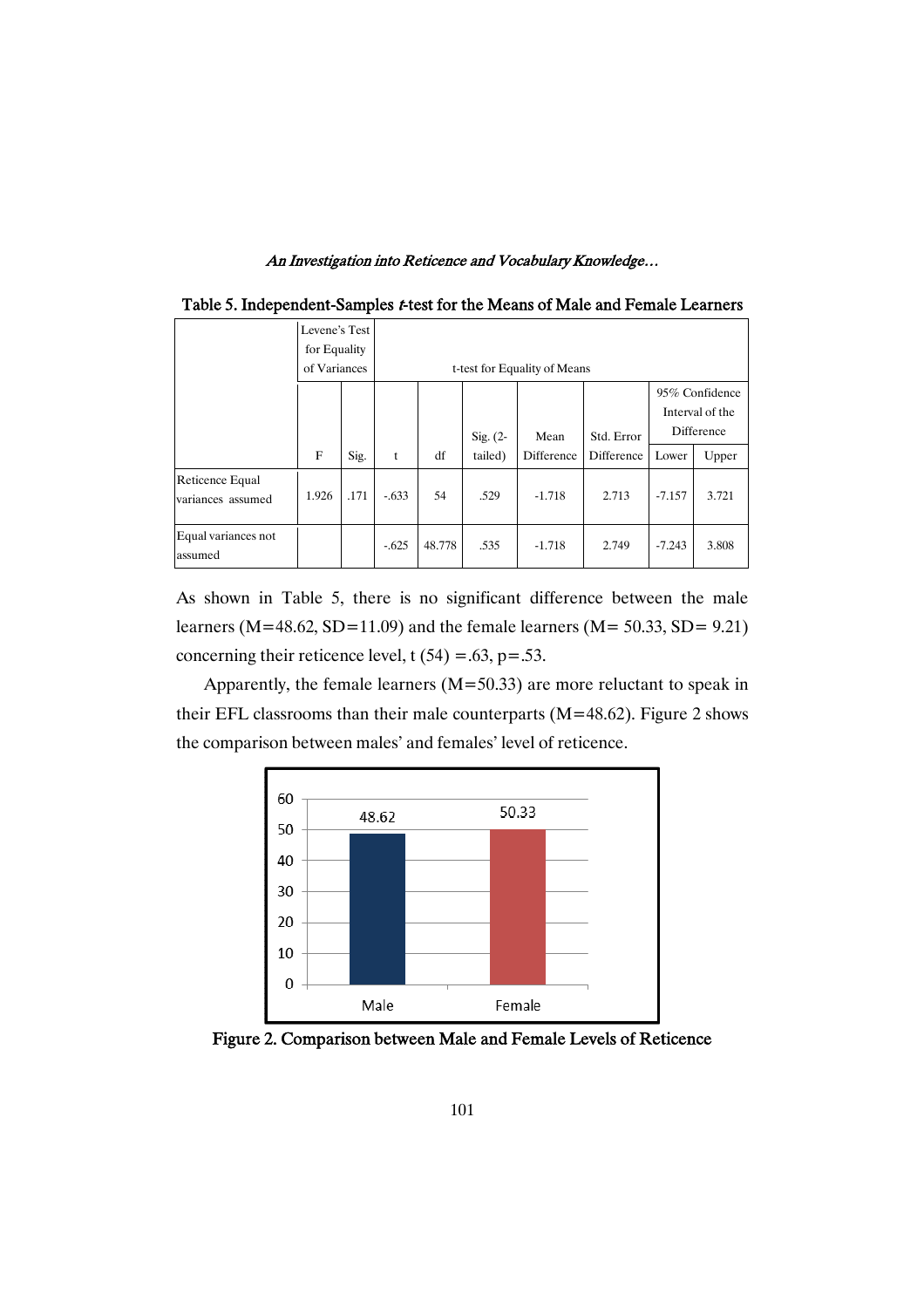Accordingly, it can be, thus, concluded that the male and female learners show no significant differences in their attitude towards participation in classroom discussions and interpersonal interactions. These findings confirmed the results of Donovan and MacIntyre's (2004) study. They pointed out that regarding the learners' willingness to communicate "specifically, males appear to increase in WTC as they grow toward adulthood, and females may show a parallel decrease in WTC" (p. 421). Their findings reported that although female and male learners showed different attitudes toward communication, the main effect of gender was not significant at higher level. They concluded that "females are more willing to communicate than males in the junior high group, but there are no significant differences in WTC between men and women in either the high school or university group" (ibid, p. 424).

### 5.Conclusion

This study was an attempt to investigate the roles of gender and vocabulary knowledge in Iranian EFL learners' reticence. The findings of the study revealed a low level of reticence among Iranian language learners. Therefore, it can be concluded that the efforts made by both teachers and learners had provided the learners with opportunities to foster classroom participation. Alternatively, it may be due to some other reasons. It is evident that reticence is a multidimensional phenomenon and drawing any conclusion without further research will lead to oversimplification.

It could be concluded that there is a significant but negative association between Iranian language learners' vocabulary knowledge and their reticence. It implies that the more the vocabulary knowledge of the learners, the less reticent they are in the classroom. So, one reason for learners' unwillingness to take part in classroom discussions can be lack of sufficient knowledge of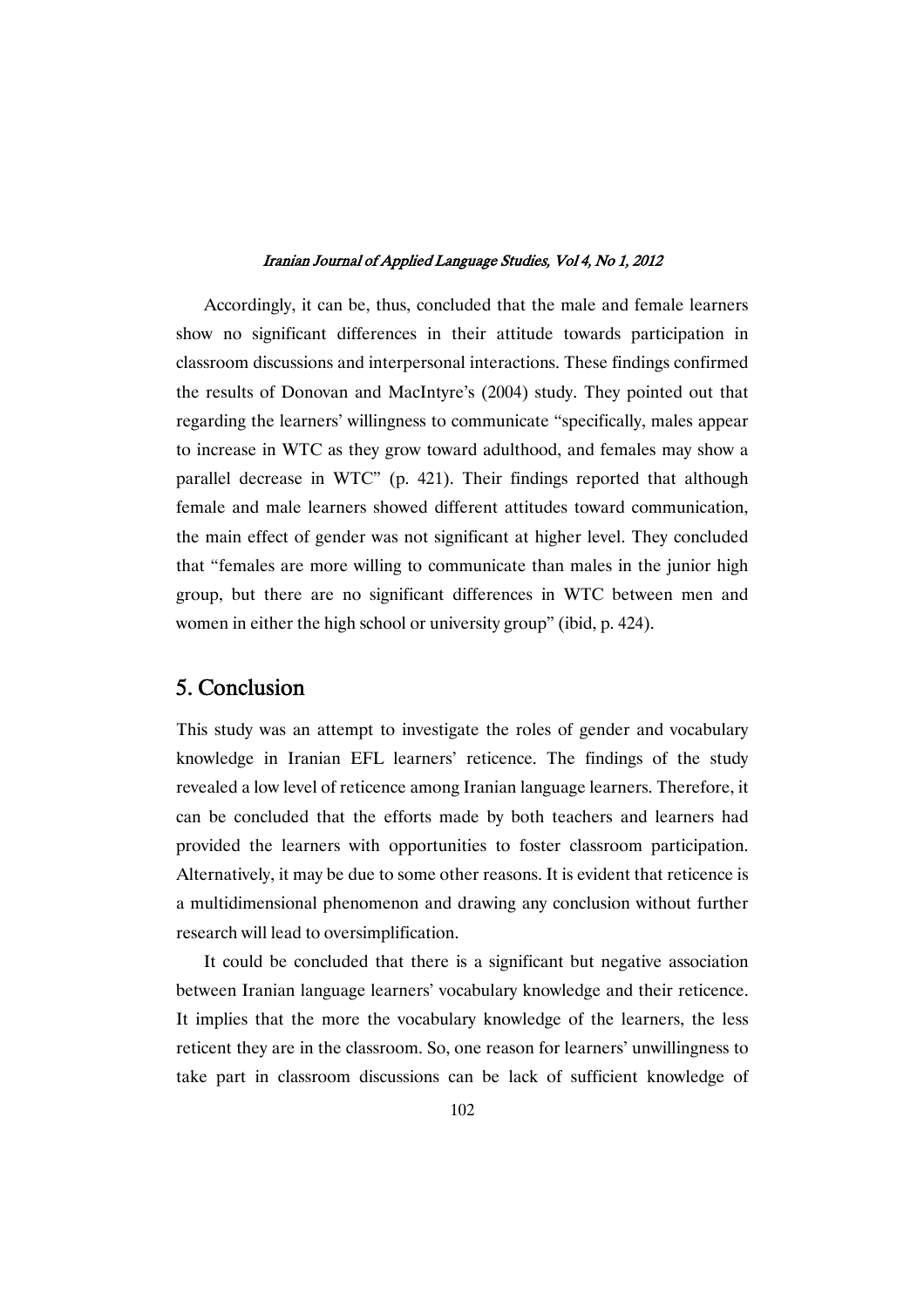vocabulary. Given that other variables such as psychological, cognitive and personal variables were not probed in the present study, further exploration is needed to identify the likely effects of other unexplored variables.

Additionally, the results of the study proved that there is no statistically significant difference between Iranian male and female learners in terms of reticence, though it is generally assumed that Iranian female learners are more reluctant than male learners. Hence, further studies are needed to confirm or reject such assumptions.

To sum up, the present study has deepened our understanding of the level of reticence or unwillingness to communicate of Iranian EFL learners and provided implications for classroom practice. The findings have some implications in pedagogy. Since reticence exerts vital influence on foreign language learning and teaching, a number of solutions have been studied by foreign language scholars in the attempt to resolve the problem, among which communicative language teaching is the most widely accepted one. Moreover, speaking should be an integral part of their language instructional program so that the students would get used to talking and the oral practices would not come as unexpected for them. Furthermore, studying the general causes of students' reticence and then working towards appropriate resolution can motivate and help students to overcome the associated obstacles, thus changing the embarrassing classroom situation as well as improving students' learning ability. Moreover, they should be aware of the important role of vocabulary knowledge in learners' oral performances which in turn would, ideally, lead to better educational outcomes for learners.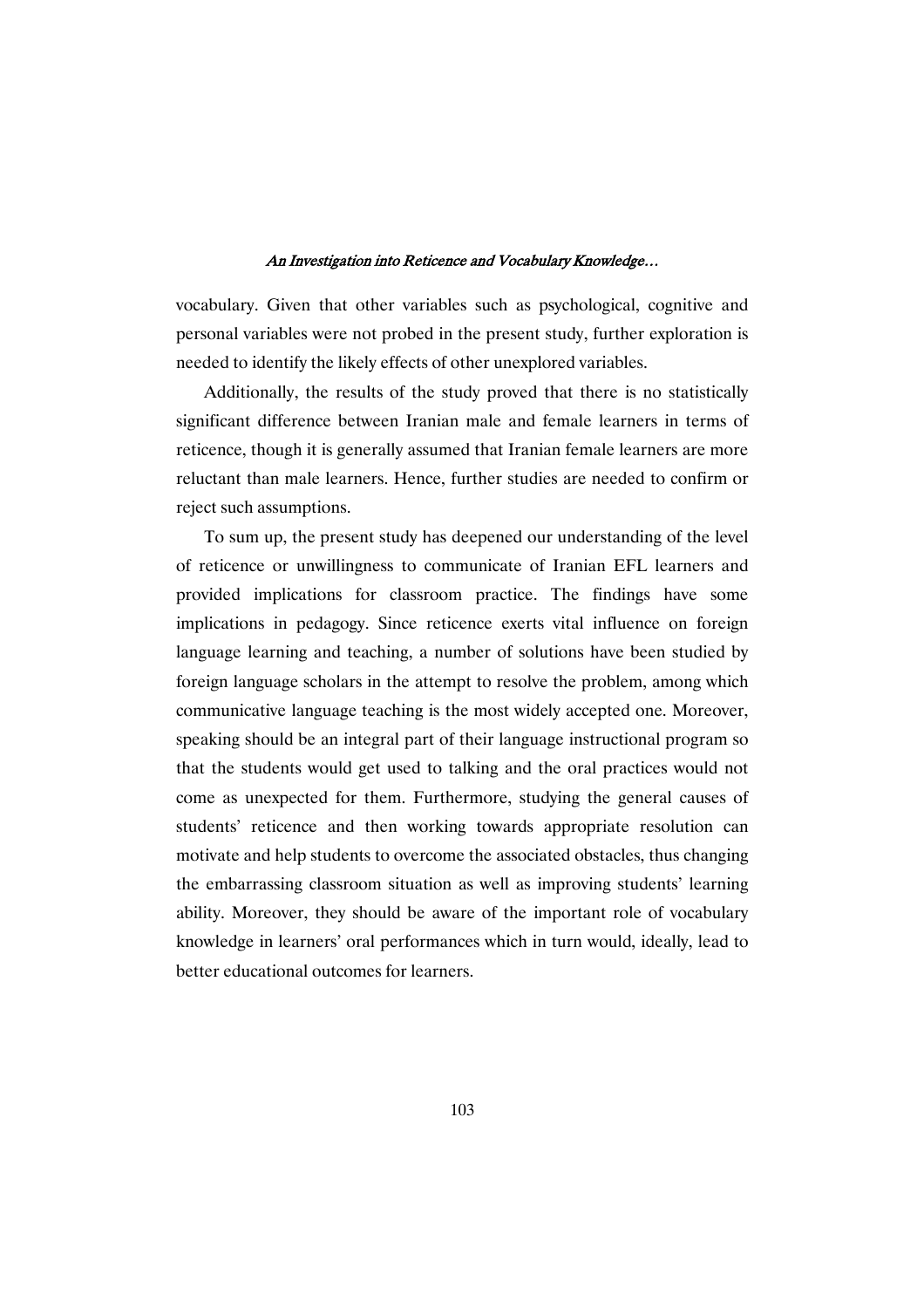### References

- Backman, L. F., & Palmer, A. S. (1996). Language testing in practice: Designing and developing useful language texts. Oxford University Press.
- Barjesteh, H., Vaseghi, R., & Neissi, S. (2012). Iranian EFL learners' willingness to communicate across different context- and receiver-types. International Journal of English Linguistics, <sup>2</sup>(1), 47-54. doi:10.5539/ijel.v2n1p47
- Burgoon, J. (1976). The Unwillingness-to-Communicate scale: Development and validation. Communication Monographs, 43, 60-69. doi:10.1080/03637757609 375916
- Burgoon, J., & Koper, R. (1984). Nonverbal and relational communication associated with reticence. Human Communication Research, <sup>10</sup>, 601-626.
- Carroll, J. B. (1968). The psychology of language testing. In A. Davies (Ed), Language Testing Symposium: <sup>A</sup> Psycholinguistic Perspective. London: Oxford University Press.
- Chau, F. (1999). Reticence and anxiety in language classrooms: with regard to F.1 students in a Hong Kong secondary school. Master's thesis, University of Hong Kong. Retrieved  $13<sup>th</sup>$  December, 2012 from http://hdl.handle.net /10722/27586
- Cheng, X. (2000). Asian students' reticence revisited. System, 28, 435-446.
- Donovan, L. A., & MacIntyre, P. D. (2004). Age and sex differences in willingness to communicate, communication apprehension, and self-perceived competence. Communication Research Reports, 2(4), 420-427.
- Ishizuka, H. (2000). Correlations between depth of vocabulary knowledge and speaking ability. *STEP Bulletin*, 12, 13–25.
- Jackson, J. (2002). Reticence in second language case discussions: Anxiety and aspirations. System, <sup>30</sup>, 65-84.
- Jackson, J. (2003). Case-based learning and reticence in a bilingual context: Perceptions of business students in Hong Kong. System, 31, 457-469. doi:10.1016/j.system.2003.03.001
- Keaten, J. A., & Kelly, L. (2000). Reticence: An affirmation and revision. Communication Education, 49, 165–177.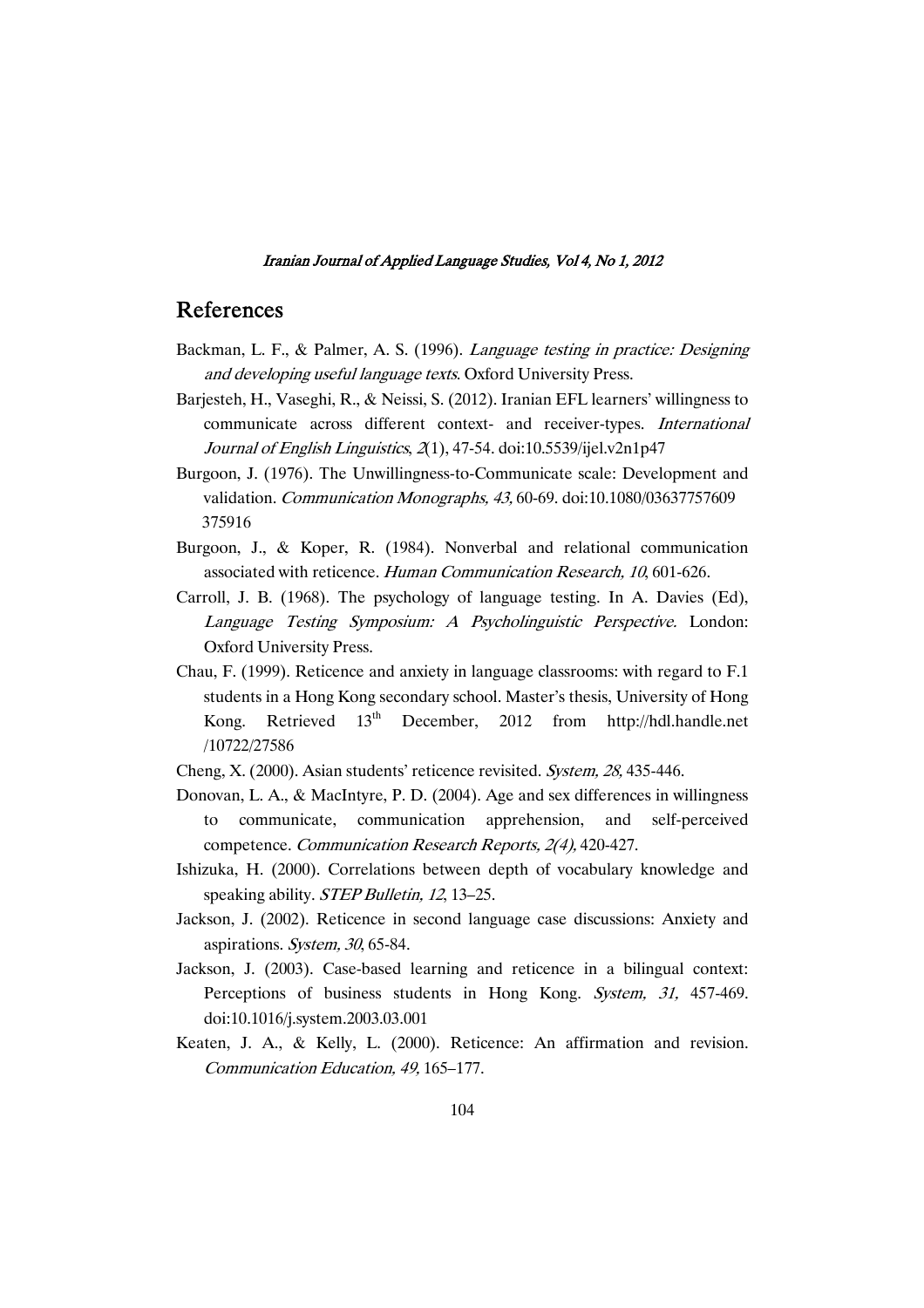- Kelly, L., Keaten, J. A., & Finch, C. (1996). Exploring changing beliefs associated with reticence. Paper presented at the annual convention of the Speech Communication Association, San Diego
- Kelly, L., Keaten, J. A., Finch, C., Duarte, L. B., Hoffman, P., & Michels. M. M. (2002). Family communication patterns and the development of reticence. Communication Education, 51, 202-209.
- Koizumi, R. (2005). Relationships between productive vocabulary knowledge and speaking performance of Japanese learners of English at the novice level. Retrieved  $3<sup>th</sup>$  October, 2012 from *http://www.tulips.tsukuba.ac.jp* /limedio/dlam/ B25/B2599596/1.pdf
- Koizumi, R., & Kurizaki, I. (2002). Speaking characteristics of monologues given by Japanese junior high school students. English Language Education Society, 16, 17-28.
- Laufer, B., Goldstein, Z. (2004). Testing vocabulary knowledge: Size, strength, and computer adaptiveness. Language Learning, 54(3), 399-436.
- Laufer, B., & Nation, I. S. P. (1999). A vocabulary-size test of controlled productive ability. Language Testing, <sup>16</sup>, 33-51. doi10.1177/026553229901600 103.
- Lee, W., & Ng, S. (2010). Reducing student reticence through teacher interaction strategy. ELT Journal Advanced Access, 64(3), 302-313. doi:10.1093/elt/ccp080
- Levelt, W. J. M (1993). Language use in normal speakers and its disorders. In G. Blanken, J. Dittmann, H. Grimm, J. C. Marshall & C. W. Wallesch (Eds.), Linguistic disorders and pathologies (pp. 1-15). Berlin; de Gruyter.
- Li, H., & Liu, Y. (2011). A Brief Study of Reticence in ESL Class. Theory and Practice in Language Studies, 1(8), 961-965. doi:10.4304/tpls.1.8.961-965
- Liu, M. (2005a). Causes of reticence in EFL classrooms: A study of Chinese university students. Indonesian Journal of English Language Teaching, 1(2), 220-236.
- Liu, M. (2005b). Reticence in oral English Language classrooms: a case study in China. TESL Reporter, 38(1), 1–16.
- Liu, M., & Jackson, J. (2009). Reticence in Chinese EFL students at varied proficiency levels. TESL Canada Journal, 26, 65-81.